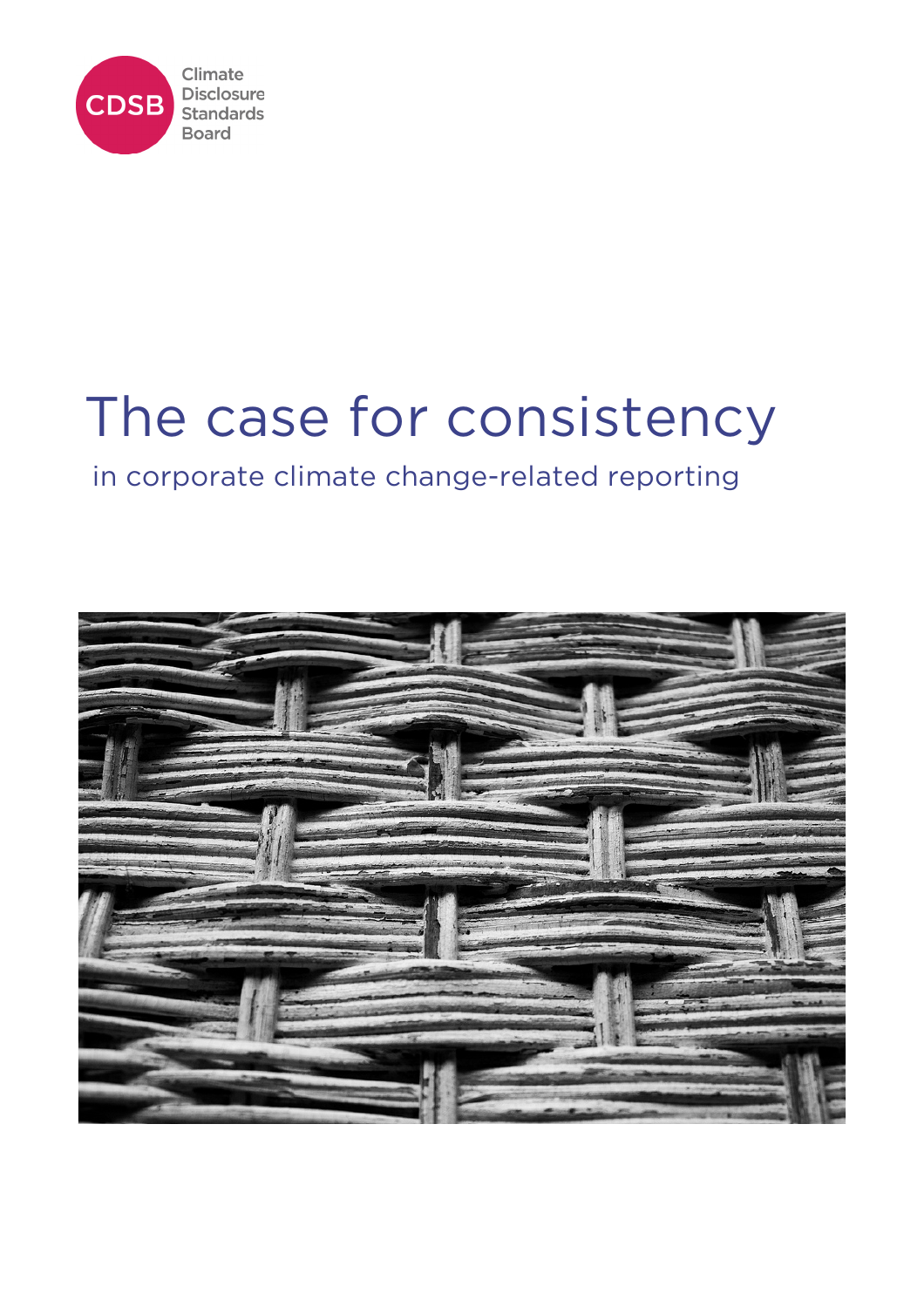### **Foreword**

The Climate Disclosure Standards Board (CDSB) is delighted to be working with the Global Reporting Initiative (GRI), the Organization for Economic Co-operation and Development (OECD) and the United Nations Conference on Trade and Development (UNCTAD) on an inter-agency project designed to support greater consistency of approach to the demand for and supply of corporate climate change-related information.

The attention that corporate sustainability reporting has attracted in preparation for the Rio+20 Conference<sup>1</sup> suggests that now is the right time to consider the relative merits of greater consistency of approach towards corporate sustainability reporting. As one of the most developed areas of non-financial corporate reporting, climate change-related reporting warrants particular attention. The CDSB Working Paper "The Case for Consistency in Corporate Climate Change-Related Reporting" is therefore being launched to coincide with the Rio+20 Conference and the release of the OECD Working Paper, "Stocktaking of Domestic Greenhouse Gas Emissions Schemes" (referred to here as "the OECD Working Paper"). The Working Papers support and advance the inter-agency project, build on 2012 workshops organized by the OECD<sup>2</sup> and UNCTAD<sup>3</sup>, offer input into discussions on corporate sustainability reporting and prepare for future work on the inter-agency project.

Green growth, (broadly defined as growth that integrates economic performance and environmental sustainability<sup>4</sup>), requires the mobilization of financial, technological and human capital at local, national and international levels and at an unprecedented pace and scale. Commonly understood and consistent structures are required to support green growth, including measurement, reporting, accounting and assurance structures that communicate the information necessary for assessing progress towards green economic growth.<sup>5</sup> Now is the right time to develop such structures before too many different national regulatory approaches are developed or become entrenched.

Many recognize that green growth and the structures needed to support it require business input and publicprivate partnerships to deliver and accelerate green investment, innovation, products and services. Many organizations, including CDSB are already working to create these structures. CDSB is an international organization committed to multi-stakeholder partnerships in order to encourage the integration of climate change-related information into mainstream corporate reporting so as to inform mitigation, adaptation and investment decisions and actions. CDSB advances its mission by acting as a forum for collaboration on how existing reporting standards and practices can be supported and enhanced so as to link financial and climate change-related information, respond to regulatory developments and build trust in reporting.

CDSB welcomes feedback on this Working Paper. Comments and suggestions may be sent by e-mail to consistency@cdsb.net. This Working Paper is not a comprehensive analysis of all of the evidence and issues pertinent to considering the relative merits of greater consistency of approach to climate change-related reporting. CDSB intends to continue its work on consistency in climate change-related reporting after publication of this Working Paper and welcomes input from individuals and organizations interested in collaborating with CDSB to progress its work.

Any opinions expressed in the CDSB Working Paper are those of the authors and do not necessarily reflect those of CDSB or its members.

 $^1$  Clause 24 of the Rio+20 "Zero Draft" for the Future we Want calls for "a global policy framework requiring all listed and large private companies to consider sustainability issues and to integrate sustainability information within the reporting cycle". http://www.uncsd2012.org/rio20/mgzerodraft.html#IId<br><sup>2</sup> http://www.oecd.org/document/6/0,3746,en\_2649\_34893\_49513158\_1\_1\_1\_1,00.html

<sup>3</sup> http://unctad.org/en/Pages/MeetingDetails.aspx?meetingid=49

<sup>4</sup> http://www.gggi.org/about/overview

<sup>&</sup>lt;sup>5</sup> Report from the Global Green Growth Forum (3GF) meeting October 2011, Copenhagen, http://www.globalgreengrowthforum.com/wp-content/uploads/2012/05/3GF-Report-20111.pdf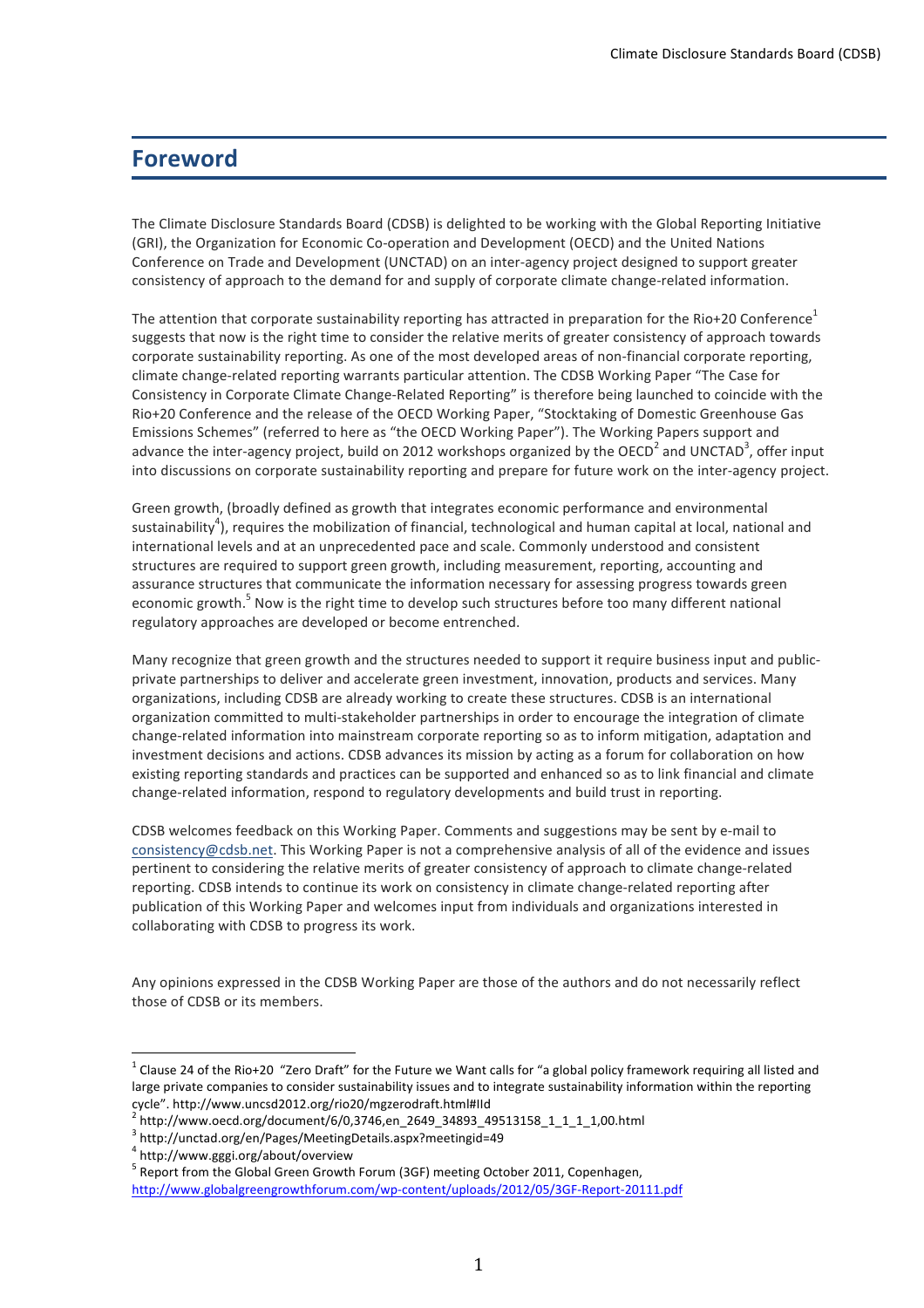#### **Acknowledgements**

This paper was prepared by Lois Guthrie of the CDSB Secretariat with support from Mardi McBrien and the Carbon Disclosure Project. The author would like to thank Nick Srnieck, Michael Zimonyi, Tom Baumann of ClimateCHECK, Rebecca Smith of AMEE, Henk Harmsen of CarbonMetrics, Anthony Miller at UNCTAD and colleagues at the OECD and GRI. The author would like to extend special thanks to members of the CDSB Technical Working Group for their constant support.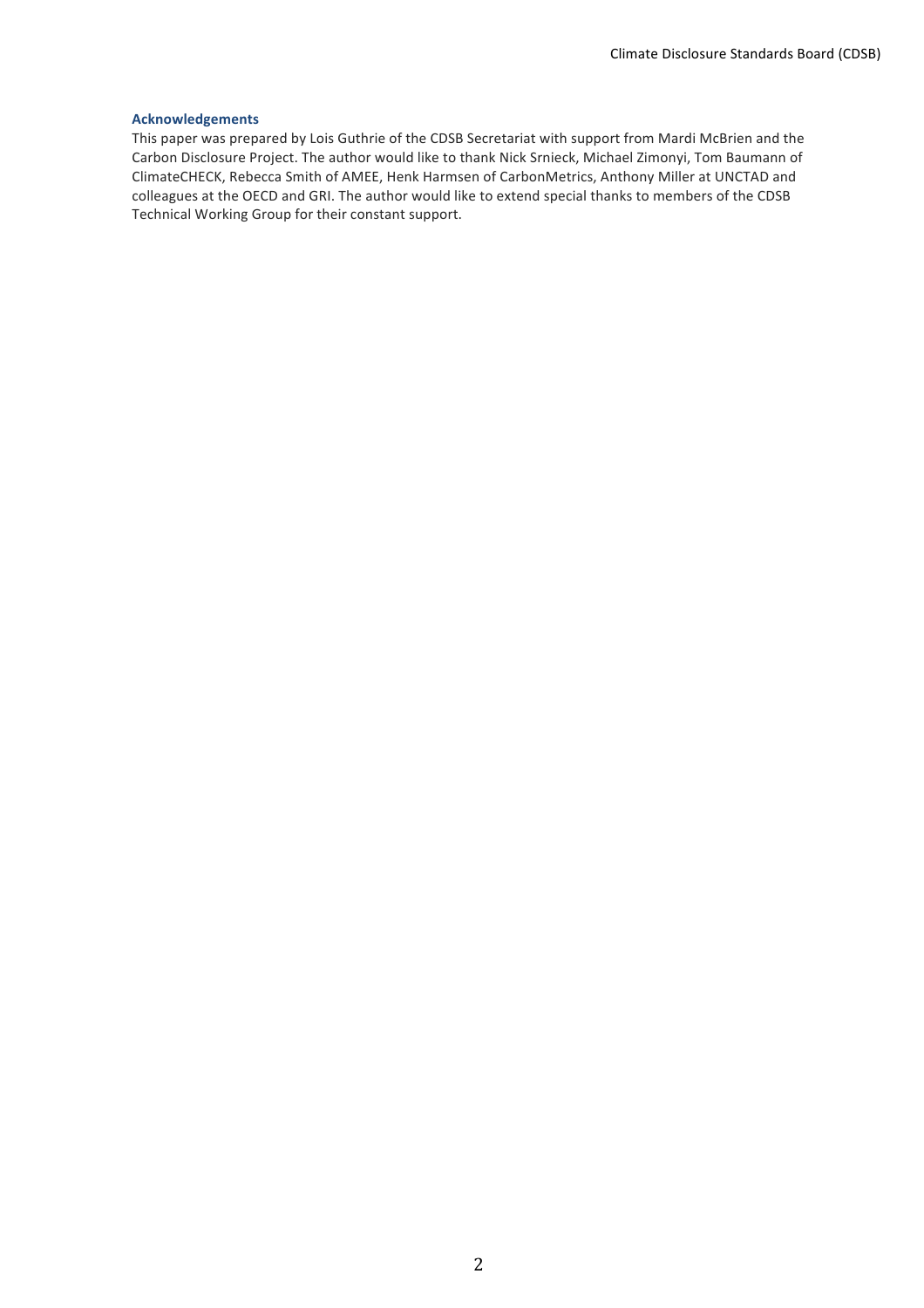## **Table of Contents**

| II. The case for and expected benefits of greater consistency16 |  |
|-----------------------------------------------------------------|--|
|                                                                 |  |
|                                                                 |  |
|                                                                 |  |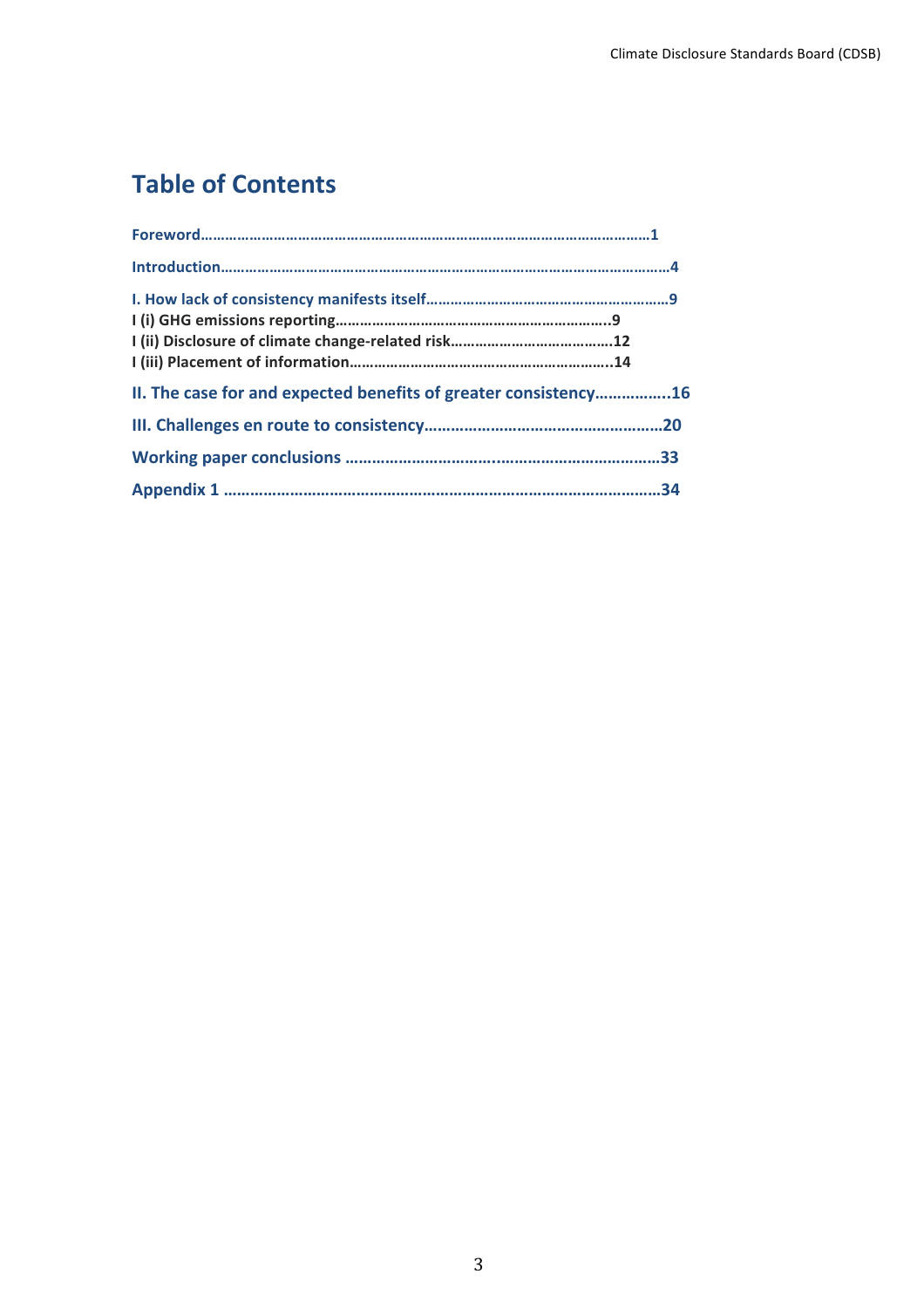# **The case for consistency in corporate climate** change-related reporting

*"potentially,,we,are,already,with,our,feet,in,the,water,,reaching,the,level,of,our,knees. Yet,we,make,decisions,* and keep promising that our toes will remain dry..<sup>6</sup>"

### **Introduction**

1) The multi-faceted, multi-disciplinary nature of climate change and its social, ecological, ethical and economic consequences demand complex policy decisions. Those decisions depend in turn on the supply of robust information. There is a growing trend for information to be sought from organizations<sup>7</sup> about the way in which they respond to the risks and opportunities presented by climate change. This trend reflects the prevailing view that those charged with management and governance of organizations are stewards not just of investors' money, but also of human, natural and social capital, with responsibility to disclose how that stewardship is being exercised through the organization's strategy and management of risks and opportunities.

#### **Climate change-related reporting - a component of non-financial reporting**

- 2) Requests for information about climate change and the disclosures that organizations make in response to those requests form part of wider reporting activities that may be described collectively as nonfinancial reporting relevant to the governance of organizations. There is wide recognition among governments, organizations and their stakeholders that "disclosure of non-financial information is a useful management tool, an important mechanism for the communication of risk management information to investors, a crucial source of information for affected communities and other stakeholders assessing the impacts of a company...[and that it provides benefits to the organization such as] benefits from cost savings, easier access to capital, improved performance on financial markets and increased stability...<sup>8</sup>".
- 3) Increased attention on corporate non-financial reporting reflects the growing realization that decisions about the performance of an organization depend on a wider range of information than is available from traditional financial reports. Non-financial reporting, including on climate change-related matters, is therefore composed of various elements including information about corporate strategies, governance, compensation arrangements, risk management, product development, market share, product quality, customer retention, staff satisfaction and environmental and social impacts of the organization's activities.

 $^6$  Attributed to Fatih Birol (cited in Kriener 2011, "The Setbacks of Durban" www.zeozwei.de) in "Some reflections on climate change, green growth illusions and development space" by Ulrich Hoffman, UNCTAD Discussion Paper No. 205, December 2011

 $^7$  The term "organization" can incorporate a wide range of enterprises including public and private corporations, partnerships, joint ventures and other enterprises whether organized as a single entity or as a group of entities for which consolidated public disclosures, including financial statements are prepared. However, for the purposes of this Working Paper, the term "organization" or "company" refers to public companies or groups of companies that can offer their shares to the public and references to organization(s) or company(ies) in this Working Paper should be construed accordingly. The focus on public companies reflects the fact that currently those are the companies most likely to be asked for or to supply of climate change-information. However, many of the findings and observations in this Working Paper are equally applicable to other types of business organization.

 $^8$  EU legislation on non-financial reporting by companies – Position Paper of the European Coalition for Corporate Justice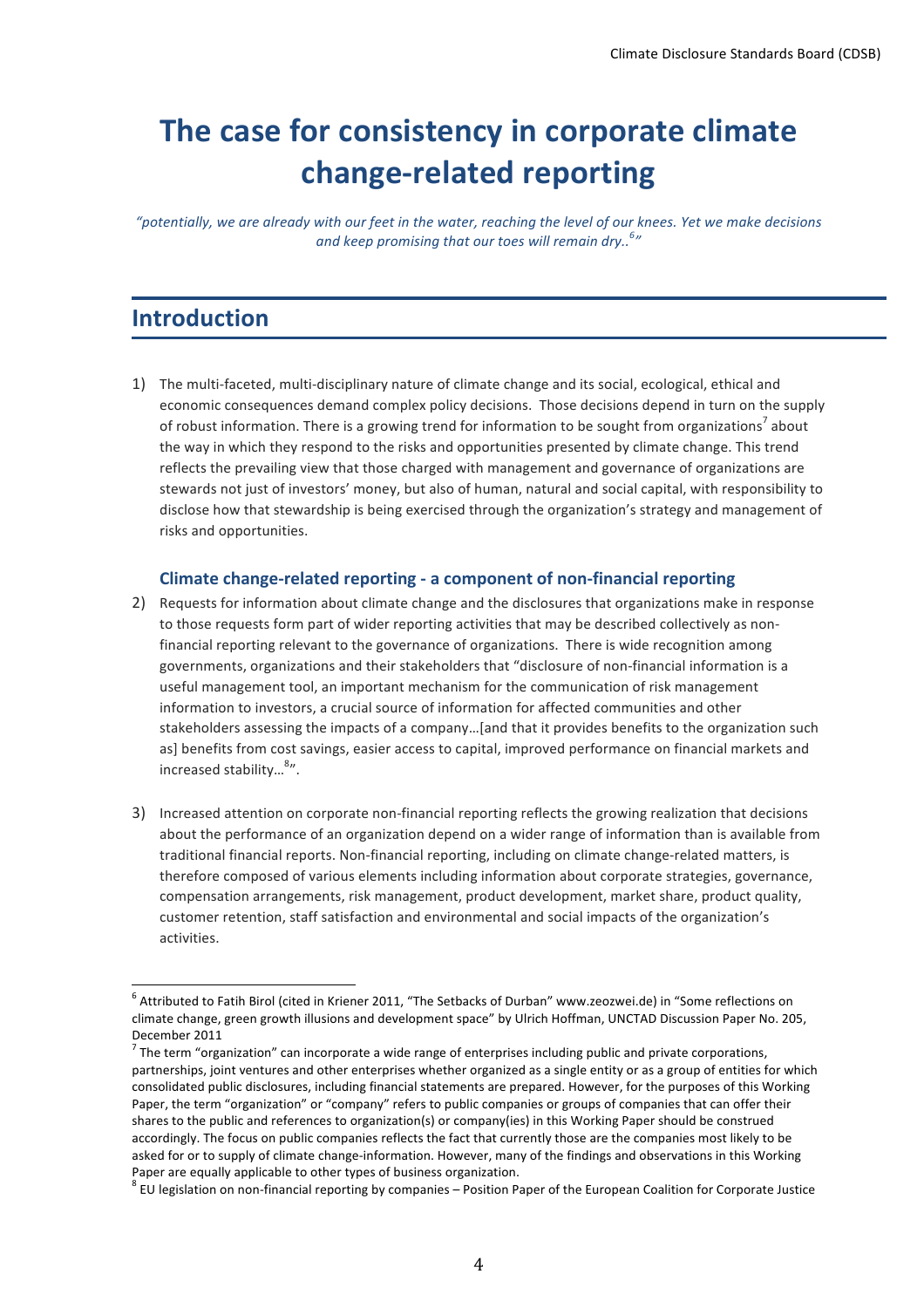4) As well as covering a wider range of information than traditional financial reports, non-financial corporate reporting reflects the fact that decisions about the performance of organizations are made by a wider range of stakeholders than those to which financial reports are directed. According to the International Accounting Standards Board's Conceptual Framework for Financial Reporting, generalpurpose financial reports are primarily designed to serve the needs of existing and potential investors for information about the resources of the reporting organization and how effectively those charged with its management and governance have discharged their responsibility to use those resources. Whilst often aimed at existing and potential investors, non-financial corporate reporting, including on climate change, is also designed to serve a much wider audience, including non-governmental organizations, regulators, employees, consumers and the media. Collectively, those interested in non-financial corporate reporting, including on climate change, are referred to in this Working Paper as "stakeholders".

#### **Climate change-related reporting**

- 5) The types of outcomes that are generally sought from non-financial disclosure include better-informed and more efficient markets and internalization of negative externalities. Those outcomes apply equally to climate change-related reporting, but in addition, climate change-related reporting schemes are designed to fill gaps and correct market and governance failures attributed to the absence of international regulation on climate change. In response to the demand for robust information to fill these gaps and support policy and other types of decisions on climate change by a wide range of stakeholders, reporting schemes applicable to organizations have developed at a regional, national and global level. The number of mandatory and non-mandatory climate change-related reporting schemes and requirements has increased considerably since 2003 as illustrated by the OECD Working Paper.
- 6) Climate change-related reporting schemes vary in terms of the objectives that they are designed to support, the types of reporting provisions they include and the actors responsible for their introduction or oversight. Provisions on climate change-related reporting have been introduced by securities, financial, environment, energy and governance regulators and policy makers, standard-setters, stock exchanges, non-governmental organizations, investor groups and so on. The range of organizations involved varies from country to country as does the type of provision introduced. Provisions can take the form of law aimed specifically at climate change mitigation or pollution control legislation, trading schemes, corporate governance codes, financial reporting and management commentary rules, company and environmental laws. Requests for information originate from various sources including:
	- a) **Shareholders** and existing and potential investors anxious to know the extent to which the investee organization is resilient against impacts from climate change;
	- b) **Environment regulators** requiring details of greenhouse gas emissions in order to determine the extent to which business is contributing to GHG emissions reduction targets, to identify regulatory interventions with the greatest impact or to aggregate and disseminate information for the public record;
	- c) **Securities or business regulators** requiring organizations to declare any information about risks, including climate change-related risks, that might affect the economic decision-making of existing and prospective investors;
	- d) **Non-governmental organizations** acting on behalf of the public interest so as to hold companies accountable for the consequences of their actions.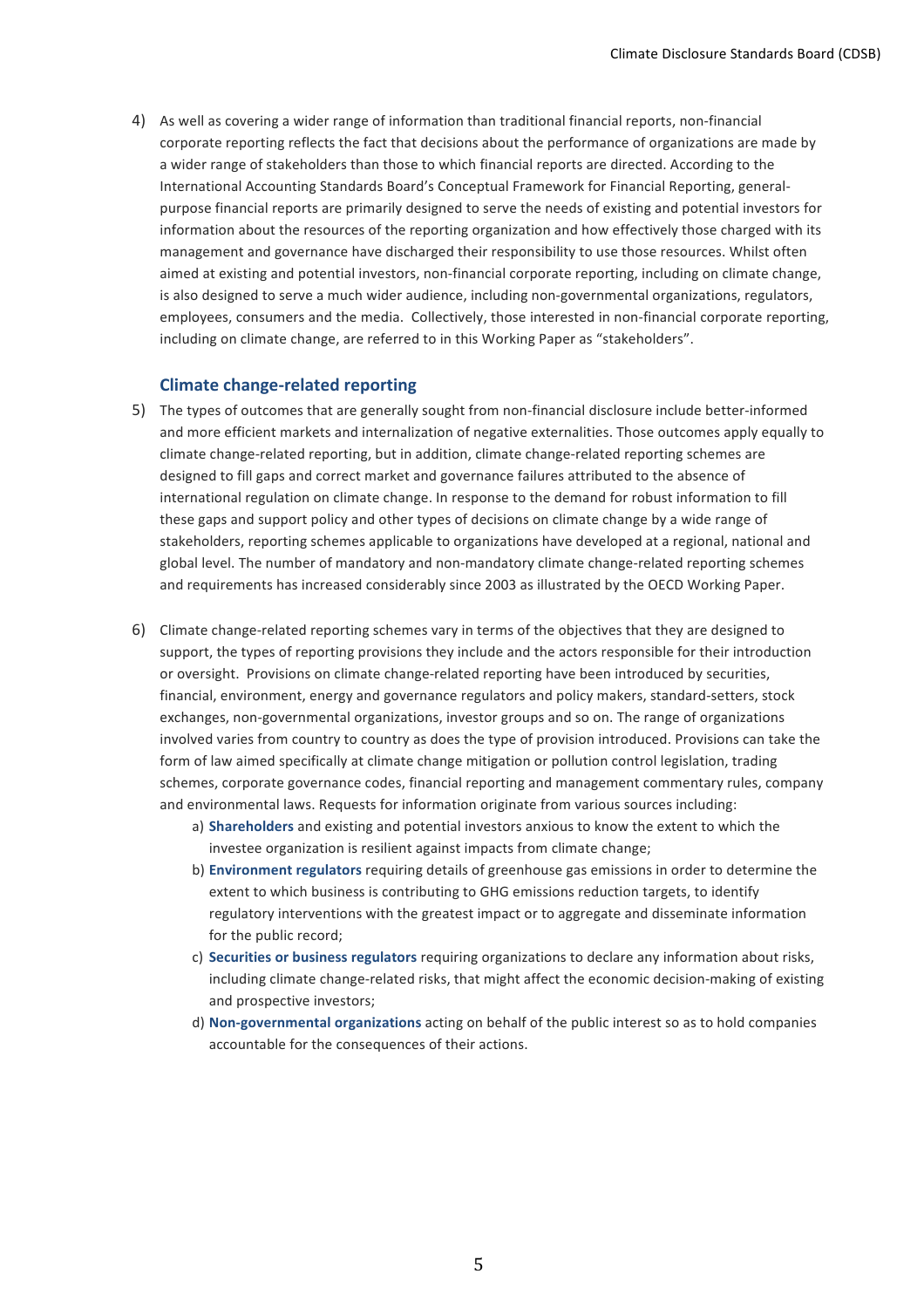7) Although they originate from different sources, climate change-related reporting schemes often have similar features and cover similar types of content. Content requirements have been established by regulators and by leading climate change disclosure initiatives including the Carbon Disclosure Project (CDP), the Global Reporting Initiative (GRI), The Climate Registry (TCR), World Resources Institute (WRI), World Business Council for Sustainable Development (WBCSD) and Investor Network on Climate Risk (INCR) coordinated by CERES. The type of information that should be considered by organizations when preparing climate change-related disclosures generally falls into four categories:

#### a) Strategy and governance

Information about the way in which the reporting organization's business strategy is affected by climate change and the strategies employed by the reporting company to respond to climate change, including the resources and governance processes the company allocates to climate change.

#### b) Risks and opportunities

The assessment of risk and opportunities related to climate change and the significant actions the reporting company is taking to manage those risks and opportunities.

#### c) Greenhouse Gas (GHG) emissions

The measurement of greenhouse gas emissions from the reporting organization's direct and indirect activities, referred to in this Working Paper as "GHG emissions results", but also known as the organization's "carbon footprint" or "carbon inventory".

#### d) **Performance**

A description of any plans the reporting company has in place to reduce or manage GHG emissions or energy consumption, together with disclosures about progress against any targets.

8) The OECD Working Paper (pages 35 - 36) illustrates that, although there are similarities in the type of content that organizations are asked to report, there are some significant variations in the "building blocks" that make up different corporate climate change reporting schemes. Those building blocks specify the scope and boundaries of organizations to which reporting schemes apply, the calculation methods that should be used to prepare GHG emissions results, the process for verifying or assuring information and the platform on which information should be reported. Variations in those building blocks lead to variation in what to report, how much to report, who reports and how to approach measurements.

### **Defining\$"consistency"**

- 9) Therefore, even where similar information is requested, different reporting practices can develop because different actors ask for information in order to satisfy different objectives and specify different, or no, building blocks for the preparation of information and different or no rules for compliance with reporting requirements. This, in turn, results in actual or perceived lack of consistency towards climate change-related reporting. Generally, lack of consistency can be attributable to:
	- a) Differences between the requirements of corporate climate change-related reporting schemes. For example, mandatory schemes are generally likely to specify more prescriptive compliance requirements and their scope may be restricted to a particular jurisdiction or type of activity or facility. Although some voluntary schemes, including The Climate Registry, also provide specific compliance requirements, they generally allow more flexibility or choice about how an organization reports climate change-related information in the interests of building capacity; and
	- b) Differences in approach to and interpretation and application of those requirements by organizations, resulting in different reporting practices.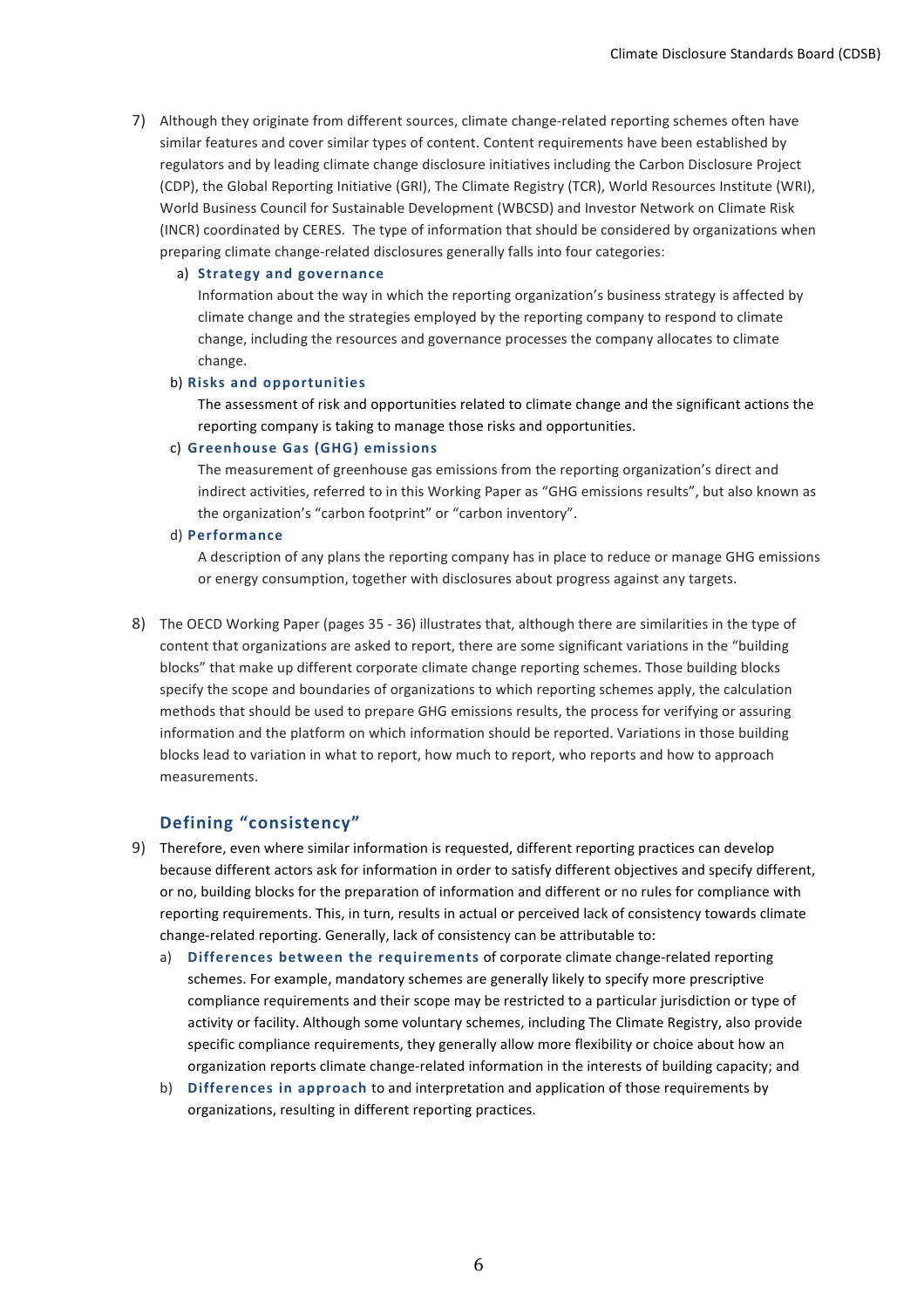This Working Paper report therefore distinguishes, but addresses both of the following types of consistency:

- i) **Consistency between reporting schemes**, referring the alignment or not between the reporting requirements specified by schemes; and
- ii) Consistency of approach to climate change-related reporting by organizations, meaning the way in which organizations interpret and apply the requirements of the climate change-related schemes in which they are required or choose to participate.
- 10) Arguably the number and variety of schemes designed for disclosure of climate change-related information, the variation between them and the different reporting practices that have developed:
	- a) Are at variance with the global nature of and risks related to climate change;
	- b) Produces variation in the quality, quantity and relevance of disclosures;
	- c) Prevents the effective use of information by markets and stakeholders; and
	- d) Discourages disclosure because preparers are uncertain about what they should report and how to comply with user needs.
- 11) Greater consistency between reporting schemes and greater consistency of approach towards climate change-related reporting is expected to address the points listed above and to bring benefits, such as more comparable information, that are discussed in more detail below. However, there is currently limited evidence about how the lack of consistency between reporting schemes and reporting practices manifests itself and the way in which it affects preparers and users of information. Neither is there detailed evidence about the expected effects that greater consistency of approach is likely to have or how it could be achieved. The focus on corporate sustainability reporting in preparation for the Rio+20 Conference<sup>9</sup> suggests that now is the right time to consider the relative merits of greater consistency of approach. Furthermore, it seems expedient to consider consistency at a time when regulatory and corporate approaches to non-financial reporting are still under development, investors have not fully integrated non-financial reporting into their risk assessment modeling and behavioral and regulatory paths are not yet entrenched.
- 12) This Working Paper builds on the OECD findings by considering the case for consistency in corporate climate change-related reporting. The Working Paper will examine:
	- **Part I** How lack of consistency may manifest itself:
	- **Part II –** Some of the evidence to date of demand for greater consistency between reporting schemes and for greater consistency of approach to climate change-related reporting practices;
	- **Part III** The challenges likely to be encountered in moving towards greater consistency of approach to both reporting requirements and disclosure practices.
- 13) Variations in the "building blocks" that make up corporate climate change reporting schemes (OECD Working Paper pages 35-36) which produce variation in what to report, how much to report, who reports and how to approach measurements, apply equally to other areas of sustainability reporting<sup>10</sup>. 'Sustainability reporting' is a broad term and is considered by many to be synonymous with Corporate Social Responsibility (CSR) reporting, Environmental, Social and Governance (ESG) reporting and non-

 $^9$  Clause 24 of the Rio+20 "Zero Draft" for the Future we Want calls for "a global policy framework requiring all listed and large private companies to consider sustainability issues and to integrate sustainability information within the reporting cycle". http://www.uncsd2012.org/rio20/mgzerodraft.html#IId

<sup>10</sup> GS Sustain: Challenges in ESG Disclosure and Consistency, October 2009 and KPMG 2011 Survey of Corporate Social Responsibility Reporting (page 20)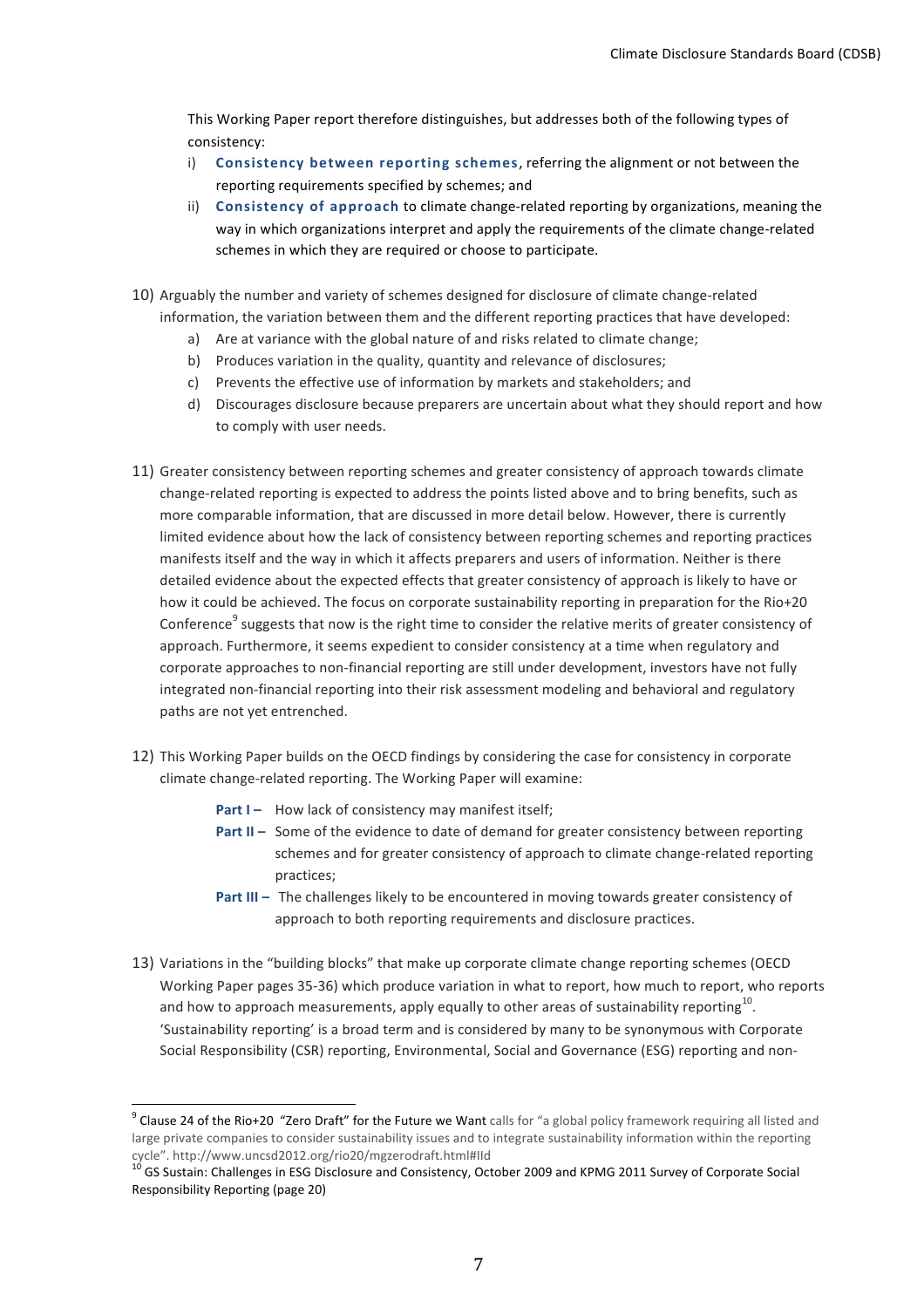financial reporting as a 'counterpart' of financial reporting<sup>11</sup>. Climate change-related information is often embedded within and represents one of the most widely reported themes in sustainability reports<sup>12</sup>. Furthermore, there is an overlap between the building blocks of climate change reporting schemes and sustainability reporting schemes. This makes it difficult to separate any discussion about the relative merits of greater consistency in climate change-related reporting from similar discussions about consistency in other forms of sustainability reporting. Therefore, in examining the demand for and expected benefits of greater consistency of approach to climate change-related reporting, this Working Paper will also draw on research about the benefits of greater consistency in sustainability reporting more generally.

14) Currently, although there is some research<sup>13</sup> into the number and type of reporting schemes in existence, inconsistencies between climate change-related reporting requirements and practices are poorly understood. In some cases, the perception of lack of consistency is attributable to the absence of clear distinctions between the objectives of different reporting schemes and the respective audiences for information. Greater clarity on why particular information sets are required, and for whom, might bring some order to the current climate change-related reporting landscape and thereby minimize perceptions of lack of consistency. This Working Paper considers the case for and challenges associated with achieving consistency between reporting schemes and consistency of approach to climate changerelated reporting in order to help identify where it might be possible to adopt a degree of uniformity and/or to understand why multiple reporting requirements on climate change are required in some instances. Whatever the relative merits of and challenges to greater consistency to corporate climate change-related reporting, this Working Paper acknowledges that some variation or flexibility in reporting requirements and disclosure practices will remain even if the case for consistency is made and the challenges can be resolved because differences in policy objectives, culture and experience are likely to remain.

<sup>&</sup>lt;sup>11</sup> Wensen, Katelijne van; Wijnand Broer; Johanna Klein and Jutta Knopf 2011: The state of play in sustainability reporting in the EU.

<sup>&</sup>lt;sup>12</sup> The State of Play in Sustainability Reporting in the European Union – a Project Report for the European Commission led by adelphi with support from CREM, PPRC, SOMO and ICLEI.

<sup>&</sup>lt;sup>13'</sup> "Carrots and Sticks – Promoting Transparency and Sustainability" 2010, KPMG, Unit for Corporate Governance in Africa, GRI and UNEP. Also "GHG Schemes Addressing Climate Change - How ISO Standards Help, 2010, ISO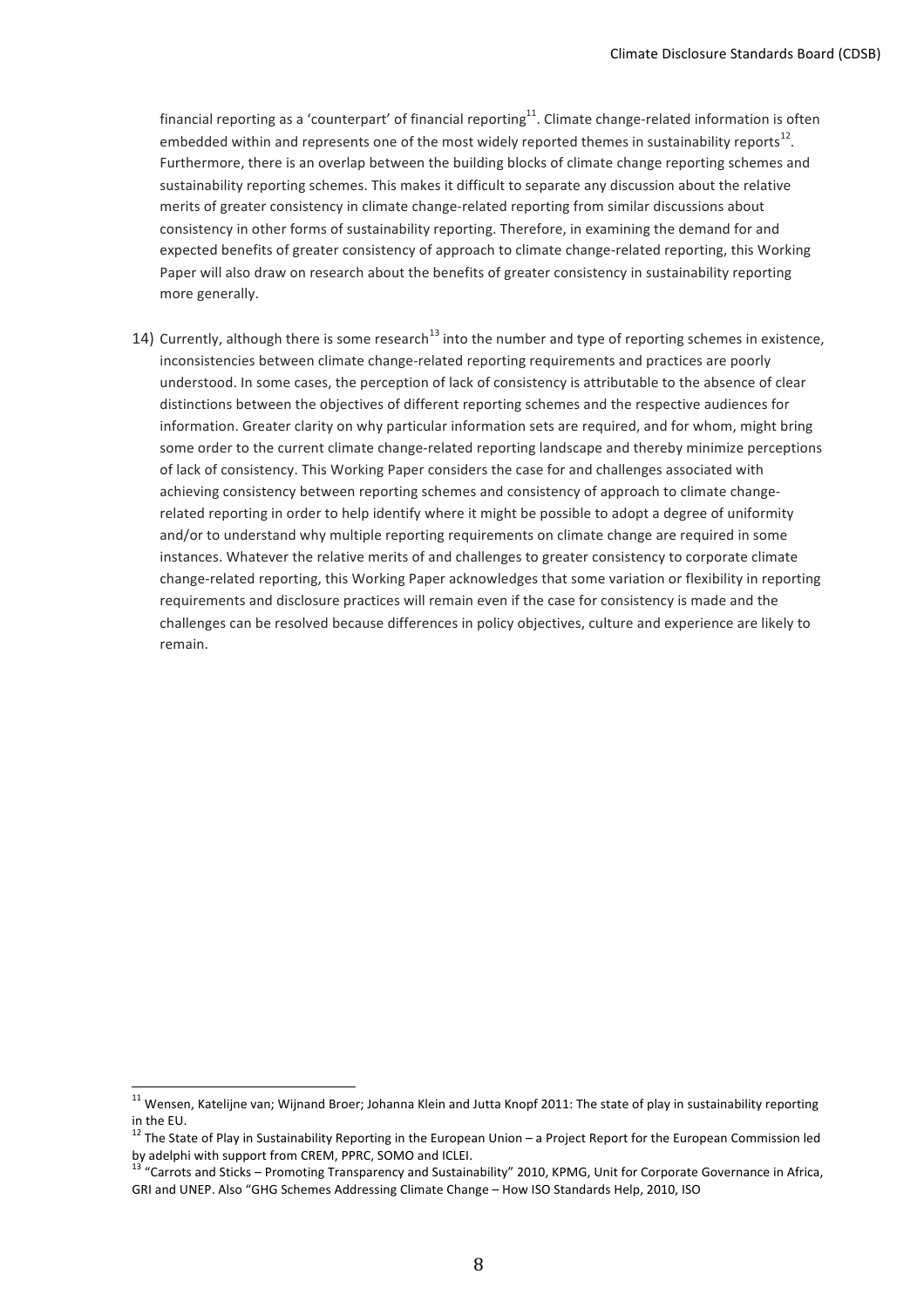### **I.** How lack of consistency manifests itself

*"The,business,community,needs,clear,global,rules,,powerful,regulatory,incentives,and,a,level?playing,field, to support it in moving to sustainable growth...*<sup>14</sup>".

- 15) Negotiating a multiplicity of reporting demands and requirements can be complex for companies when preparing climate change-related information. While there is a degree of consistency about the subject matter that should be covered in climate change-related disclosures, for example, that they should include GHG emissions from the organization's activities, variations remain in the exact content that should be supplied and the way in which that content should be prepared and presented. This section examines how those variations manifest themselves in relation to:
	- i) Greenhouse gas emissions reporting; and
	- ii) Disclosure of climate change-related risk; and
	- iii) Where information is reported.

### **I** (i) GHG emissions reporting

- 16) Depending on the jurisdictions within which it operates and the schemes in which it chooses or is obliged to participate, a single organization might be asked to report greenhouse gas emissions from its activities for one or more of the following purposes:
	- a) To inform investors of the degree of risk to which the organization is exposed from climate change impacts or from regulation designed to address climate change;
	- b) To fulfil obligations under a carbon trading scheme;
	- c) For compliance with regulatory and/or voluntary requirements to report greenhouse gas emissions;
	- d) To participate in specialist indices such as the Dow Jones Sustainability Index.
- 17) The way and extent to which an organization responds to these requests depends on whether the reporting scheme includes rules or guidance explaining how the requirement to report GHG emissions is to be complied with or satisfied (such guidance is described as a "methodology" in this Working Paper, meaning the practices or steps defined by a scheme for preparing a GHG emissions inventory). Mandatory GHG emissions reporting schemes specify the monitoring, reporting, delivery, presentation and other compliance requirements that should be applied. However, when it comes to preparing a voluntary corporate inventory, there is more leeway of approach and the organization often needs to consider how to amalgamate information prepared for different purposes into a single consolidated account of its GHG emissions.
- 18) CDP responses illustrate the wide range of approaches that are applied to the preparation of a corporate GHG emissions inventory and the number of schemes or methodologies that are used, although it should be noted that not all organizations report to CDP and the number and type of schemes and methodologies identified through analysis of CDP responses does not represent a comprehensive list. In 2011, 402 of the Global 500 companies provided responses to CDP's information request. Companies were asked to select from among 14 GHG emissions monitoring and reporting methodologies which ones (one or more) they used to prepare their results.

 $14$  Expect the Unexpected: Building Business Value in a Changing World, KPMG, 2012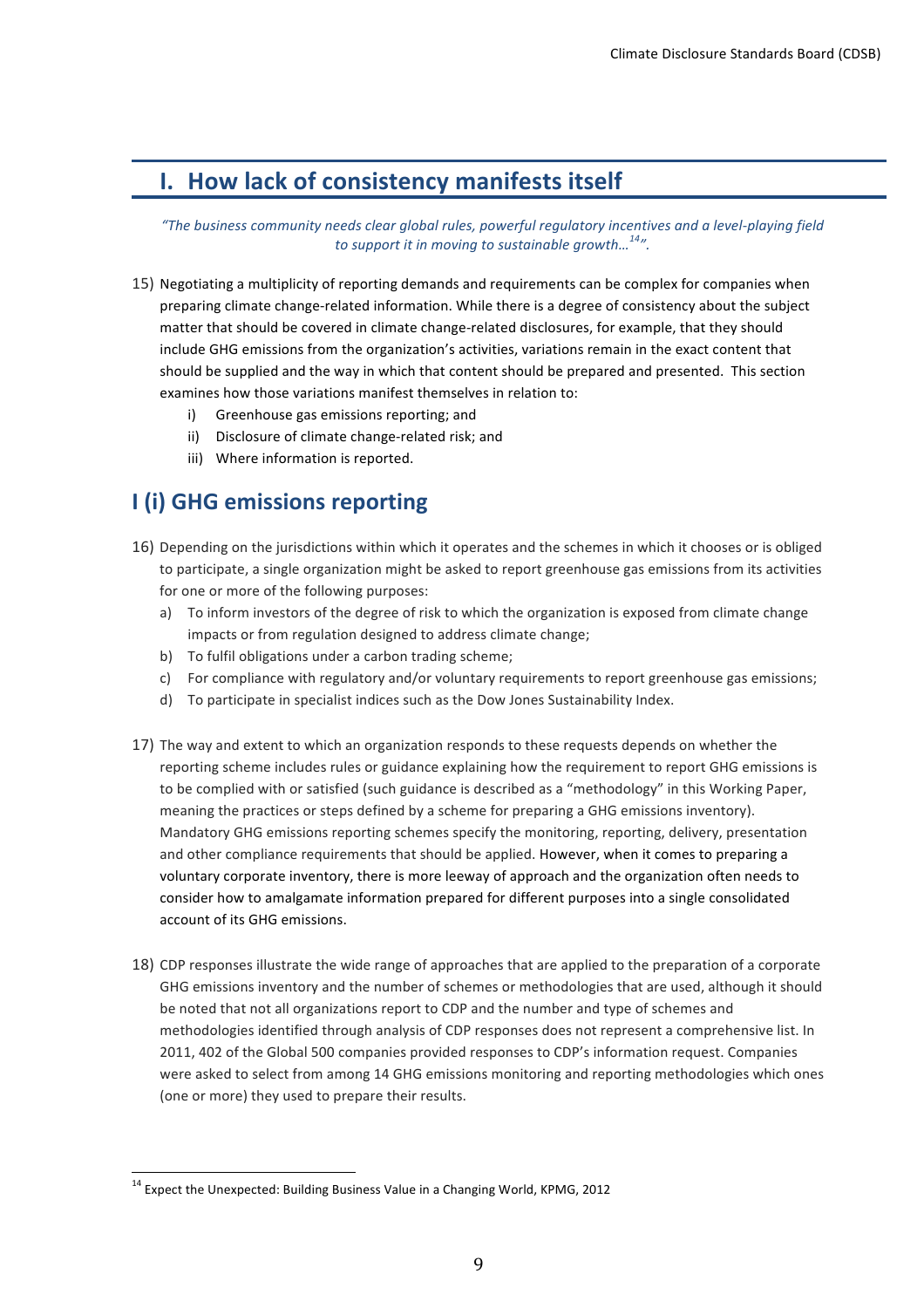According to their responses, 263 (35%) used the GHG Protocol<sup>15</sup> and 166 (22%) said that they used "other" monitoring and reporting methodologies. The "other" methodologies named by reporting organizations, which are not ranked in terms of frequency of use or application, are listed below. The names or descriptions of each reporting methodology are listed as they appear in CDP's records with the complete name of the methodology added in square brackets where appropriate. Although companies responding to CDP have identified the following schemes as informing the basis on which they prepare GHG emissions inventories, not all of them represent or contain methodologies for preparing GHG emissions results. For example Japan's Act on the Promotion of Global Warming Countermeasures and Law on the Rational Use of Energy require monitoring and calculation of energy consumption and greenhouse gas emissions, but they are not measurement and monitoring guidelines or standards.

- a) Certified Emissions Measurement and Reduction Scheme (CEMARS) New Zealand
- b) US EPA Mandatory Greenhouse Gas Reporting Rule (40 CFR Part 98)
- c) API Compendium of GHG emissions estimation methodologies for the oil and gas industry
- d) World Steel Association Data Collection Tool
- e) Western Climate Initiative [Requirements for Mandatory Reporting]
- f) Mining Association of Canada GHG emission factors
- g) Canadian Association of Petroleum Producers "Calculating GHG emissions"
- h) Ademe's Bilan Carbone
- i) WBCSD Cement Industry Accounting and Reporting Standard Version 2
- j) Japan Ministry of Environment Manuals [Manual for calculating and reporting greenhouse gas emissions - Japanese Ministry of Environment]
- k) JVETS monitoring and reporting [Japan's Voluntary Emissions Trading Scheme (JVETS), Monitoring and Reporting Guideline, Japanese Ministry of Environment
- l) Japan Act on Promotion of Global Warming Countermeasures
- m) Japan Law on Rational Use of Energy
- n) Carbon Trust Carbon Footprint Calculator
- o) GRI Framework
- p) IPCC methodologies [IPCC Guidelines for National Greenhouse Gas Inventories]
- 19) A total of 155 companies said that they used more than one reporting methodology or scheme to prepare their corporate GHG emissions inventory. On average each of those companies used three methodologies or schemes. However, individual reports show that companies using more than one methodology/scheme to prepare their GHG emissions results used between 2 and 8. It should also be noted that many voluntary and mandatory reporting schemes that specify GHG emissions measurement, accounting and reporting methodologies are based on, or are compatible with, the GHG Protocol and to the extent that this is the case, there is therefore some overlap or consistency between those schemes. Table 1 below is based on CDP 2011 G500 responses from three particular organizations. It illustrates the application of multiple schemes/methodologies by three organizations in three different sectors.

<sup>&</sup>lt;sup>15</sup> The Greenhouse Gas Protocol: A Corporate Accounting and Reporting Standard (Revised Edition) developed by the World Resources Institute (WRI) and the World Business Council for Sustainable Development (WBCSD). Available at www.ghgprotocol.org and referred to in this Working Paper as the "GHG Protocol"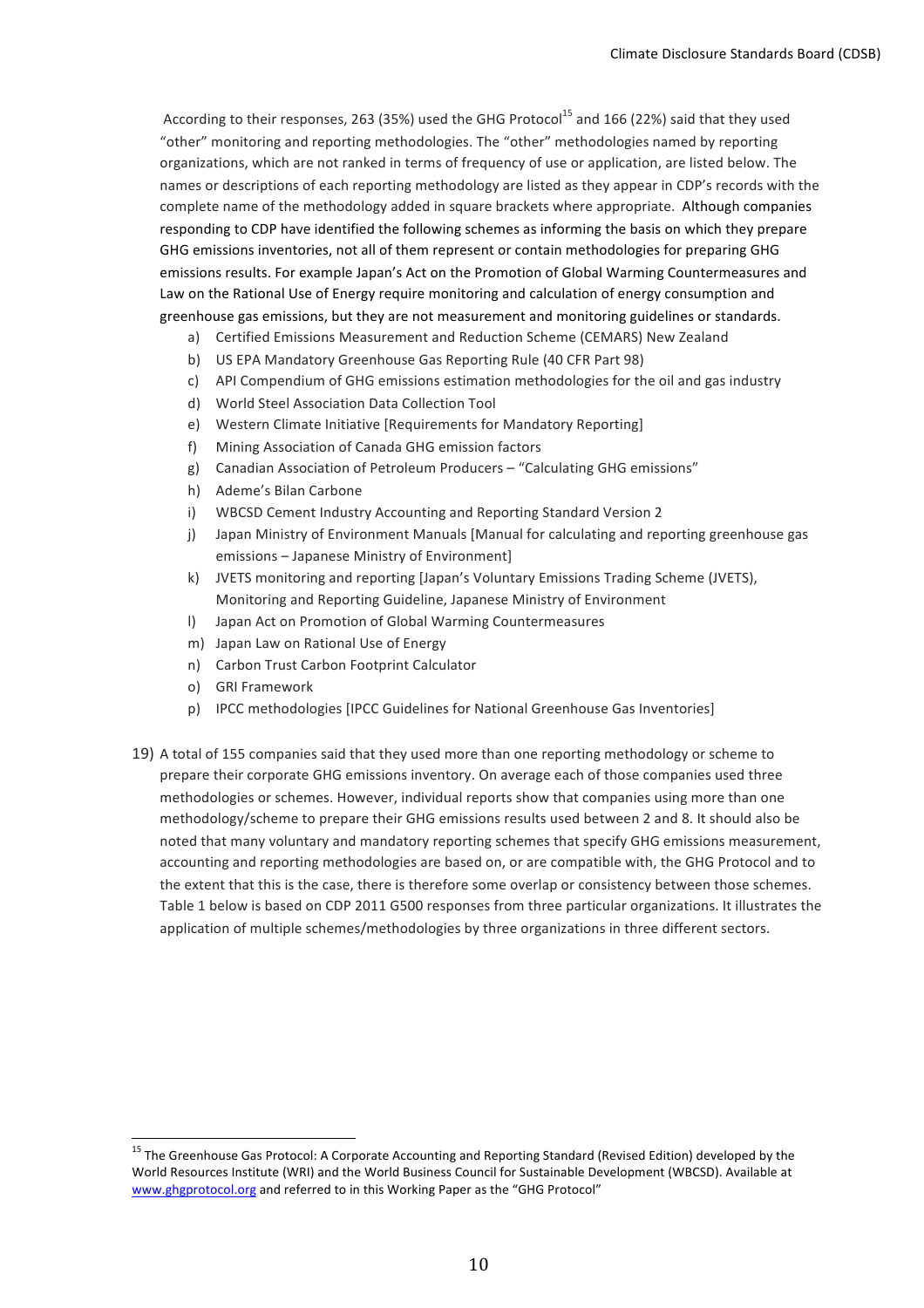| <b>Sector</b>                      | <b>Main</b><br>geographies                | <b>Organizational</b><br>boundary<br>approach | <b>Voluntary</b><br>schemes                                 | <b>Mandatory schemes</b>                                                                                                 | <b>Industry</b><br>schemes                                                            |
|------------------------------------|-------------------------------------------|-----------------------------------------------|-------------------------------------------------------------|--------------------------------------------------------------------------------------------------------------------------|---------------------------------------------------------------------------------------|
|                                    |                                           |                                               |                                                             | <b>US EPA Mandatory</b><br><b>Greenhouse Gas</b><br>Reporting Rule (40 CFR<br>Part 98)                                   |                                                                                       |
| Metals &<br>mining                 | South Africa,<br>Australia,<br>Europe, UK | Financial control                             | <b>GHG Protocol</b>                                         | <b>Canada GHG Reduction</b><br>Plan                                                                                      |                                                                                       |
|                                    |                                           |                                               |                                                             | <b>EU Emissions Trading</b><br>Scheme                                                                                    |                                                                                       |
|                                    |                                           |                                               |                                                             | <b>Australia NGER</b>                                                                                                    |                                                                                       |
|                                    | Australia                                 | Operational<br>control                        | <b>GHG Protocol</b>                                         |                                                                                                                          |                                                                                       |
| Real estate<br>investment          |                                           |                                               | ISO 14064-1                                                 |                                                                                                                          |                                                                                       |
|                                    |                                           |                                               | Defra Voluntary<br>Guidelines                               | Australia NGER                                                                                                           |                                                                                       |
|                                    |                                           |                                               | New Zealand<br>Guidelines for<br>voluntary GHG<br>reporting | <b>USA Energy Information</b><br>Administration 1605B                                                                    |                                                                                       |
|                                    |                                           |                                               |                                                             | <b>IPCC Guidelines</b>                                                                                                   | API                                                                                   |
| Oil, Gas and<br>Consumable<br>Fuel | Italy, Europe                             | Operational<br>control                        | <b>GHG Protocol</b><br><b>EPA Climate</b><br>Leaders        | <b>EU Emissions Trading</b><br>Scheme<br><b>US EPA Mandatory</b><br>Greenhouse Gas<br>Reporting Rule (40 CFR<br>Part 98) | Compendium<br>of GHG<br>emissions<br>methodologies<br>for the oil and<br>gas industry |

Table 1 – Examples of organizations applying multiple rules and frameworks for the preparation of consolidated GHG emissions results

- 20) In order to ascertain whether the existence of mandatory rules on GHG emissions reporting influences the degree to which multiple methodologies or schemes are used for preparing GHG emissions inventories, the CDP 2011 G500 information relating to companies headquartered in Australia and likely to be subject to the National Greenhouse and Energy Act (NGER), was examined. All of the 13 G500 companies headquartered in Australia said that they were applying the NGER rules. However 11 of those companies said that they were also using other methodologies or schemes to prepare their corporate inventories. The statistics show that each company was using a total of four methodologies or schemes on average.
- 21) The CDP information request does not ask companies to explain why, for what purpose and to what extent they have used different methodologies or schemes for preparing GHG emissions results. Therefore, except where the purpose is to comply with mandatory reporting schemes, or where geographical restrictions apply it is not possible to draw conclusions about why multiple approaches are used for preparing a single data set on GHG emissions. The possibilities include:
	- a) Mandatory GHG emissions reporting schemes are restricted in their scope to facilities, units or organizations within their operational and geographical scope. Therefore voluntary reporting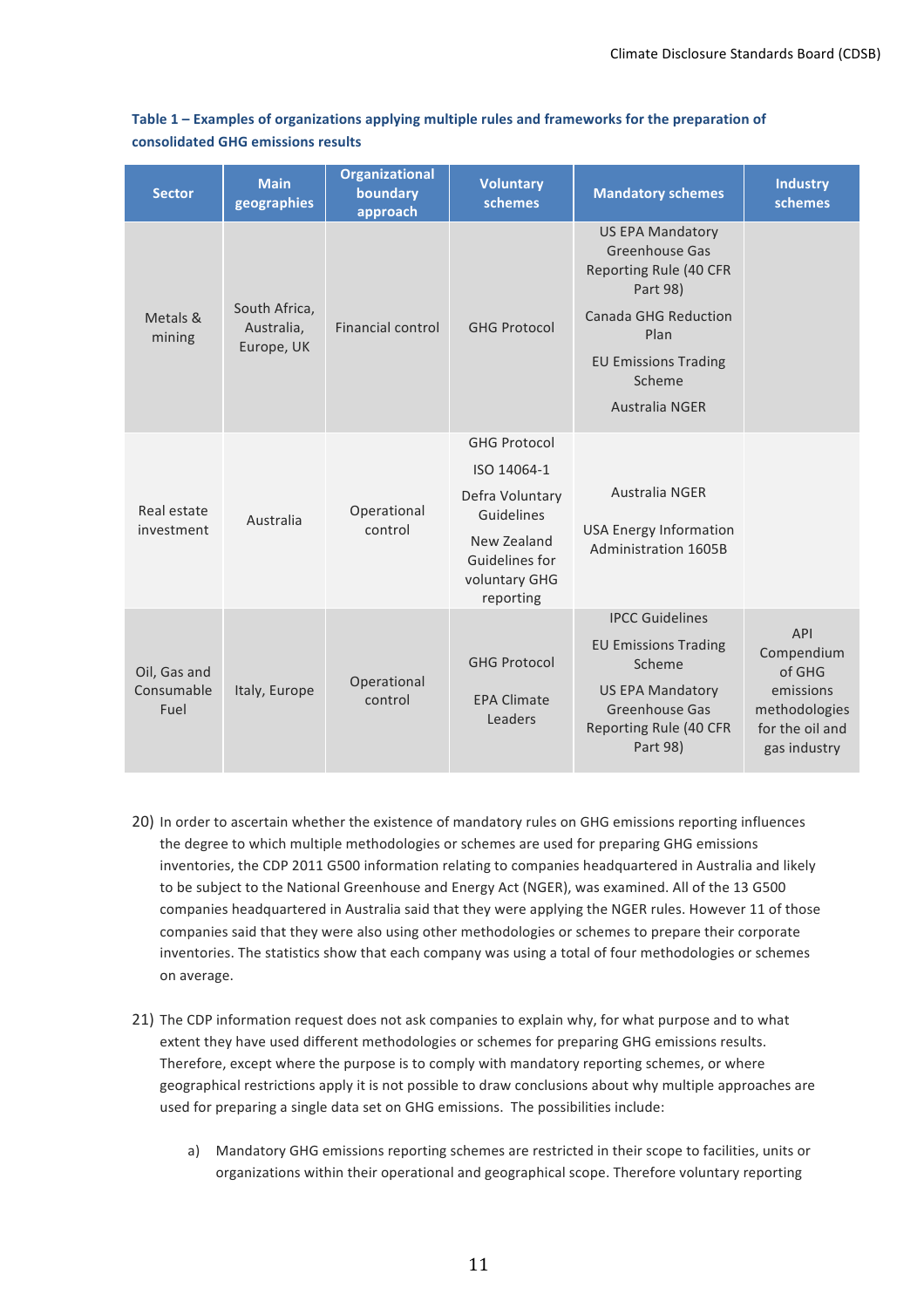schemes, which are mostly global in their application, are used to prepare residual GHG emissions results not covered by mandatory schemes, and/or to aggregate GHG emissions results for the whole of the reporting organization by reference to a single approach. There is no evidence in CDP responses as to how such aggregation is achieved in practice.

- b) Some organizations seem to find that there is no single reporting scheme that includes all of the provisions they need in order to prepare GHG emissions results for the whole of the organization. Therefore, particular requirements, such as emission factors for certain gases or methodologies for particular activities or industry practices are sourced from specific, specialist sources or are developed by individual organizations or trade associations. CDP G500 responses for 2011 show some evidence of organizations developing their own approaches to calculating GHG emissions results, for example, in relation to fugitive emissions and gas exports.
- 22) In conclusion, it is evident that some organizations, particularly those operating in multiple jurisdictions and/or in industries where the calculation of GHG emissions involves complex or specialist approaches, are using multiple schemes and methodologies to prepare their organizational GHG emissions results. Furthermore, variations in the building blocks that make up each climate change-related reporting scheme mean that the type and degree of information might be the same under each requirement or might overlap or differ depending on the objective of the party setting the requirement to deliver information and whether an associated methodology for compliance is prescribed.

### **I** (ii) Disclosure of climate change-related risk

23) Similar issues arise in relation to disclosures about how an organization manages risks associated with climate change. As with GHG emissions reporting, requests for information about climate change-related risks might originate from various sources including sustainability frameworks such as the GRI and investor-focused initiatives such as the CDP. Requirements to disclose climate change-related risks, often under the general description of environmental risks, also apply around the world for securities/listing compliance purposes and for corporate governance disclosure. Examples are shown in Table 2 below: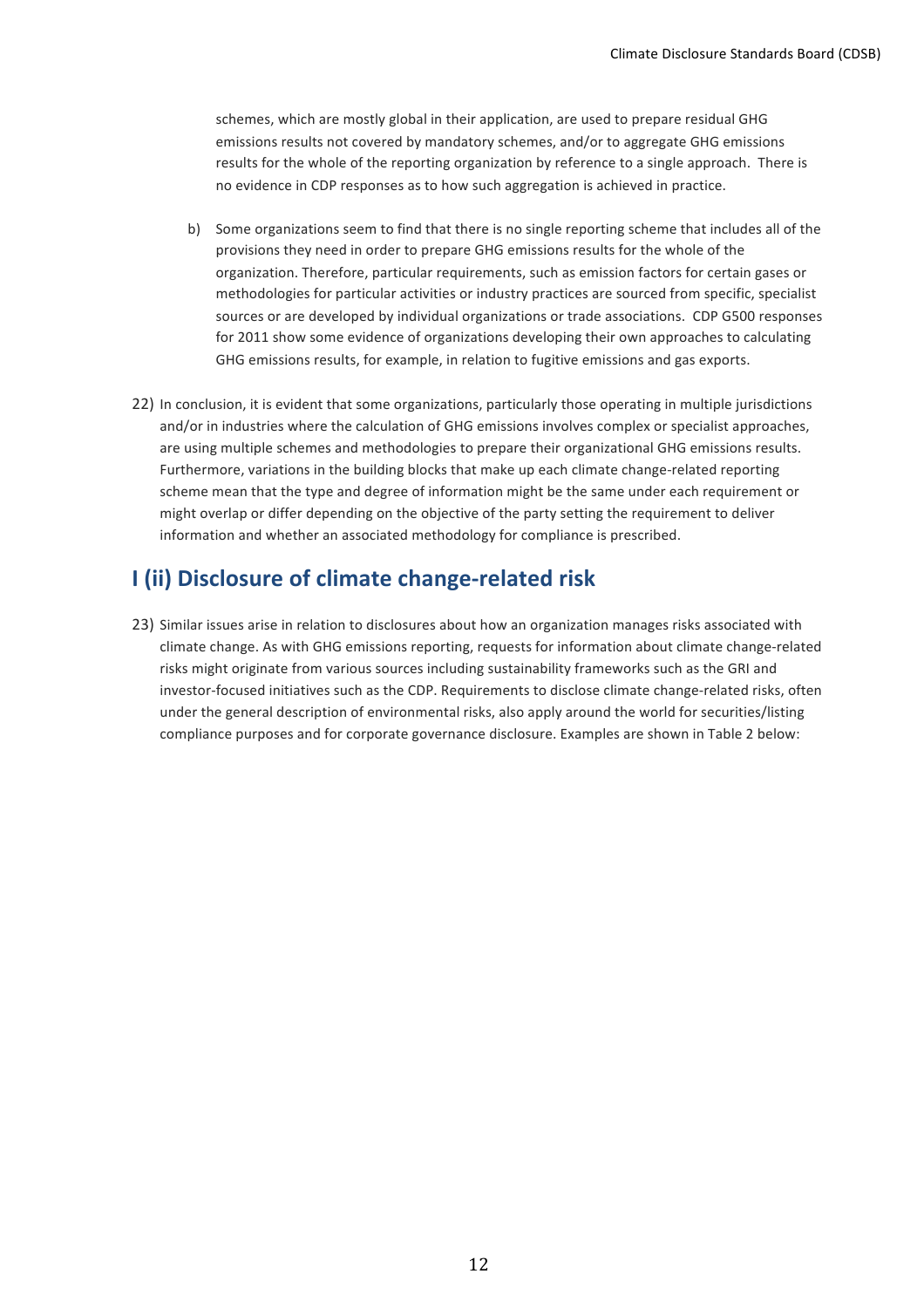| <b>Country</b> | <b>Provision</b>                                                                                                | <b>Commentary</b>                                                                                                                                                                                                                                    |
|----------------|-----------------------------------------------------------------------------------------------------------------|------------------------------------------------------------------------------------------------------------------------------------------------------------------------------------------------------------------------------------------------------|
| Australia      | The Australian Stock Exchange<br>(ASX)'s Corporate Governance<br>Principles and Recommendations,<br>Principle 7 | Information that might materially affect the price or<br>value of a registrant's securities must be disclosed.<br>Principle 7 clarifies that such risks include<br>environmental and sustainability risks.                                           |
| Canada         | National Instrument 51-102<br><b>Continuous Disclosure</b>                                                      | Canadian Securities Administrators Staff Notice 51-<br>33 states that compliance with National Instrument<br>51-102 Continuous Disclosure Obligations requires<br>information on environmental risks.                                                |
| France         | Grenelle II (Law No. 2010-788)                                                                                  | The law requires certain companies to include in<br>their annual reports a section on social and<br>environmental consequences of their activities and<br>to provide a greenhouse gas balance sheet before 31<br>December 2012.                      |
| UK             | The Companies Act 2006, section<br>417                                                                          | The Act requires listed companies to report in their<br>Business Review information on environmental<br>matters and their impacts. Large quoted companies<br>also have to report on environmental risks, policies<br>and Key Performance Indicators. |
| Denmark        | Management's review required by<br>section 99a of the Danish Financial<br><b>Statements Act</b>                 | The Act requires companies to report on<br>environmental capital.                                                                                                                                                                                    |
| <b>USA</b>     | Securities Act 1933, Regulation S-K<br>Items 101 and 103                                                        | In 2010, the SEC issued guidance to public companies<br>clarifying that material climate change-related<br>information must be included in corporate<br>disclosures under existing law.                                                              |

#### Table 2 – Examples of requirements to disclose environmental risks

24) The provisions listed in Table 2 share the purpose of eliciting from organizations disclosures about risks that could materially affect the value of their securities. The provisions or associated guidance also agree that risks for this purpose could or should be interpreted to include environmental risks. Some regulators, for example, the USA SEC have made specific pronouncements that risks include those relating to climate change. Despite these shared requirements, there is an absence of national or global compliance approaches, for example, supporting guidance, regulation, frameworks, etc. that explain how organizations should comply with the requirements. NGOs and regulators that have reviewed compliance with regulations in certain jurisdictions have found significant variation of approach. For example, CERES reviewed SEC filings for the 2009 financial year and found "an array of climate change reporting examples...[and] too many companies fail[ing] to address the issue at all." <sup>16</sup> CERES' review of SEC filings also found differences between the quantity and quality of information about climate change-related risks reporting in 10-K and voluntary filings respectively, with investors having to turn to voluntary disclosures in some instances for more complete and comprehensive information about exposure to risk. CERES and Sustainalytics reviewed<sup>17</sup> the disclosures of 600 companies for the calendar years 2010 or 2011 and found that, despite the pronouncements of the SEC (see Table 2 above), only 39% (232) were "at least minimally addressing ESG risks within their financial filings, though for most this translates to briefly addressing the risks that emissions regulation or more comprehensive climate legislation could present…".

<sup>&</sup>lt;sup>16</sup> CERES (2011), "Disclosing Climate Risks and Opportunities in SEC Filings"<br><sup>17</sup> CERES and Sustainalytics - The Road to 2020: Corporate Progress on the CERES Roadmap for Sustainability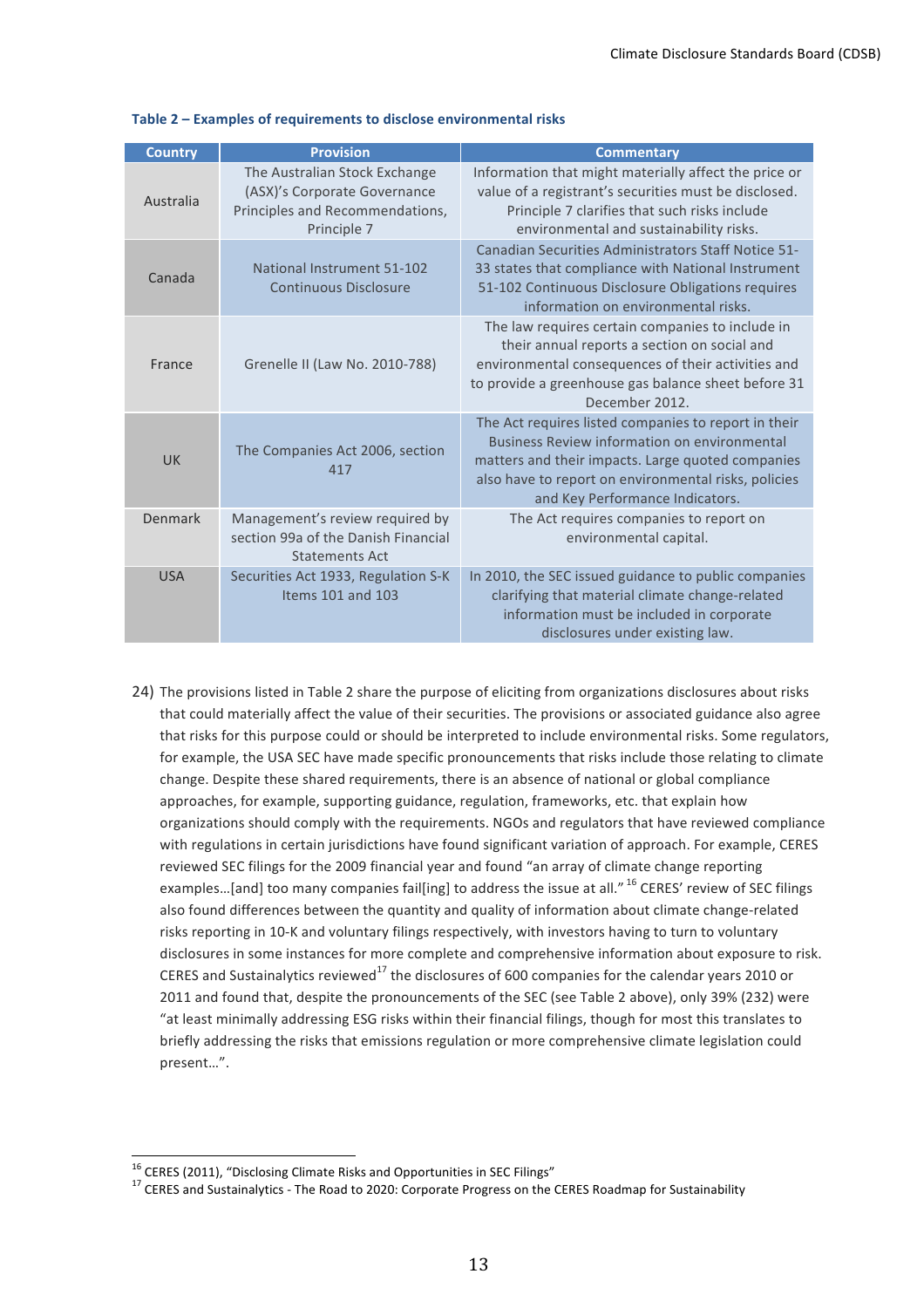- 25) The Australian Council of Super Investors (ASIC) reviewed the sustainability reporting practices of the ASX 200 as at March 2010 and found that over half of the companies within scope of the principles and recommendations specified by the ASX (see Table 2 above) were reporting to a "basic" or "no reporting" level. Only 150 of the companies in the ASX 200 reported any sustainability information in their annual report which, as noted by ASIC, falls under the regulatory regime of the Corporations Act that is, in turn, supported by rules prescribed by the ASX, including those in Table 2 above. The ASIC concluded that despite their efforts to "emphasize the importance of disclosure to companies,..the majority of companies continue to see sustainability reporting as 'nice to have' and..reporting on sustainability risks is not seen as being of material significance to investors." In response, in June 2011, the ASIC and the Financial Services Council produced an "ESG Reporting Guide for Australian Companies" to clarify the reporting expectations of investors and (amongst other things) to help companies meet their obligations under Principle 7 of the ASX Corporate Governance Principles and Recommendations.
- 26) The findings by CERES in the USA and the ASIC in Australia indicate that the introduction of requirements to make disclosures on environmental risk is not, in itself, sufficient to elicit compliance. Subsequent action taken by the ASIC and Financial Services Council in Australia signifies that standards or guidance for compliance with such requirements are often a necessary supplement.

### **I (iii)\$Placement\$of\$information**

- 27) As well as differences in the way in which GHG emissions and climate change-related risks are reported, lack of consistency in reporting requirements and practices manifests itself in the various documents and places in which organizations report information. In many jurisdictions there is a periodic, often annual, mandatory requirement for listed, large and/or public companies to provide their shareholders with information about the organization's activities, performance and financial condition. In some jurisdictions such a report is known as the "annual report" and, because it often contains information required by law, such as financial and governance statements, it is regarded as a mainstream, mandatory or quasi-mandatory document. In addition to the annual report, many organizations publish voluntary material such as sustainability and corporate social responsibility reports. Information about climate change may appear in one or more of these sources of material and/or on company websites.
- 28) Of the 402 Global 500 companies that provided responses to CDP's 2011 information request, 199 said that they report climate change-related information in both annual and voluntary reports. An analysis of geographical trends shows that the practice of publishing both annual and voluntary reports is most widespread amongst companies whose primary listing is in the US, UK and France, as illustrated by Table 3 below.

| Exchange           | Total number of<br>responding companies | Number of companies<br>producing both annual<br>and voluntary reports | Percentage of<br>companies in sample<br>producing both annual<br>and voluntary reports |
|--------------------|-----------------------------------------|-----------------------------------------------------------------------|----------------------------------------------------------------------------------------|
| <b>S&amp;P 500</b> | 137                                     | 63                                                                    | 45%                                                                                    |
| <b>FTSE 600</b>    | 25                                      | 21                                                                    | 84%                                                                                    |
| France 200         | 25                                      | 18                                                                    | 72%                                                                                    |
| Germany 200        | 18                                      | 16                                                                    | 88%                                                                                    |

#### **Table 3 – Trends in the placement of climate change-related information**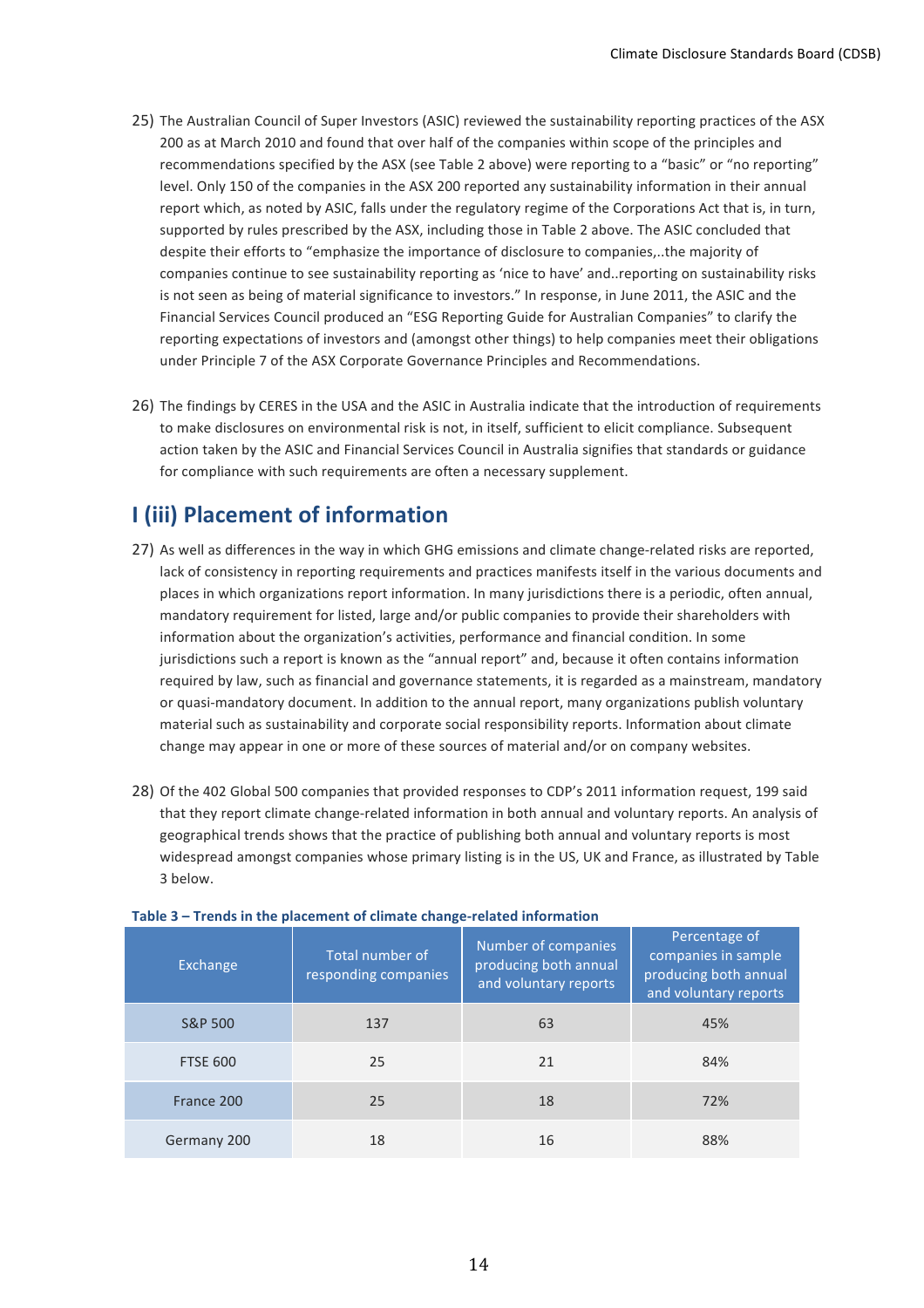29) The 199 companies that produced both annual and voluntary reports issued 551 voluntary reports between them that included climate change-related information. This suggests that, on average, each company produces nearly three voluntary reports and an annual report containing climate changerelated information. The CDP information request does not ask companies to explain why they report on climate change in multiple documents and places. However, one possibility is that companies choose to report to different audiences via different reporting channels because each report is designed to achieve different objectives and is subject to different internal and external review processes.

### **Part I Conclusions**

30) In summary, except where requirements are prescribed in law, companies can report on climate change through self-selection, on a flexible basis, in different places and according to different measurement/reporting standards or none. This can create the impression of inconsistency and confusion for stakeholders, particularly where similar types of information are being provided through different channels as a result of different requirements. Although different stakeholders require information about climate change from organizations and their requirements reflect different motivations, what lies at the heart of all of their requests is a desire to understand how the organization's activities, business model and strategies affect (positively or negatively) or are impacted by (positively or negatively) climate change such that investors, consumers, the environment, the planet and the next generation may also be positively or negatively affected. This underlying shared sense of purpose as well as the similarities already shared by some reporting schemes could serve as the basis for greater consistency of approach. This is examined in greater detail below.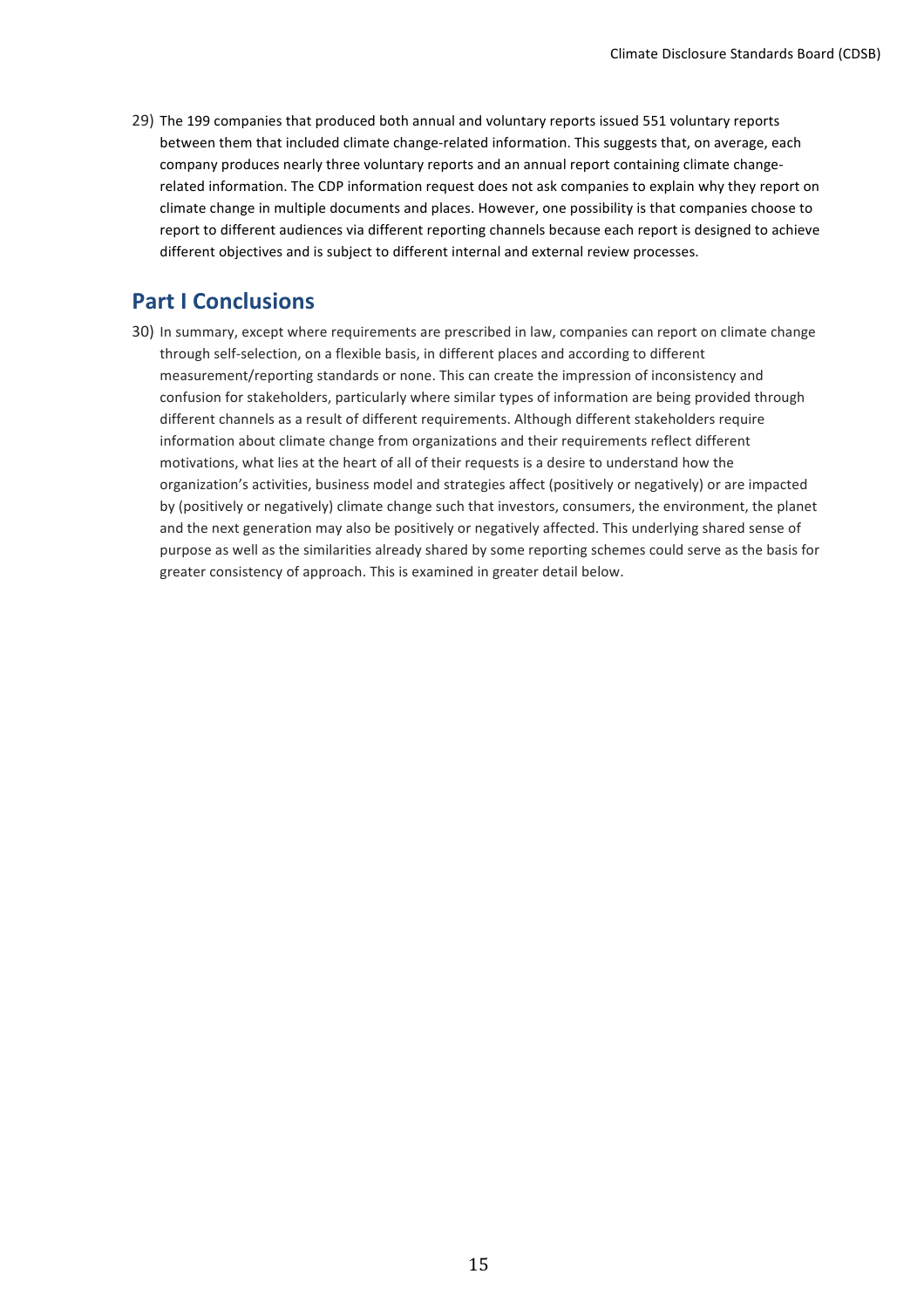### **II The case for and expected benefits of greater consistency**

### *"No,truly,assertive,climate,pioneer,alliances,exist,to,accelerate,the,establishment,of,post?fossil,transnational, structures18…"*

- 31) At this stage in its development, the variation in climate change-related reporting reflects the fact that demand for information comes from multiple sources and for multiple purposes and that there is no global standard for the preparation or presentation and disclosure of climate change-related information. Furthermore, as well as responding to particular requests for information for specific purposes, organizations often attempt in their disclosures to answer more general questions about the apparent lack of trust between companies and society by providing evidence of social and environmental accountability<sup>19</sup>. Therefore, as well as negotiating variability between specific requests for similar types of information, companies must decide how to incorporate that information into a wider "discourse of care" that seeks to tread a middle ground between economic values and environmentalism<sup>20</sup>. Business itself can be affected by what is sometimes perceived as mere "green washing" or public relations and media exercises. As a result, front-runners from the business community are increasingly calling on policy-makers to establish clear "rules of the game". In the Copenhagen Communiqué, over 500 business organizations from the US, EU, Japan, Australia, Canada, Brazil, Russia, China, India and South Africa signaled their support for "credible measurement, reporting and verification of GHG emissions".
- 32) Various investor groups have also called for greater consistency of approach to climate change-related disclosure. Although they demonstrate strong interest in climate change-related information, such as through their support for CDP and initiatives such as the UN Principles for Responsible Investment, investors<sup>21</sup> and others have difficulty in interpreting and comparing information prepared according to a variety of approaches and in response to demands from different sources and for different reasons. A 2009 analysis by GS Sustain of the ESG disclosures of 566 companies across nine global industries found that "where [environmental] data is reported, analysis is challenged by differences in reporting standards and guidelines across regions and companies...." Therefore, the market place "sees an imperfect and *incomplete picture both in what is said and in the rules dictating what should be said*<sup>22</sup>."
- 33) In response, investor groups have formed coalitions to prompt action on more effective and consistent sustainability reporting. For example, an investor coalition between the Investor Group on Climate Change (IGCC), the Institutional Investor Group on Climate Change (IICGG) and the Investor Network on Climate Risk (INCR) published their "Expectations of Corporate Climate Risk Management<sup>23</sup>" in January 2012. Those expectations include:

<sup>&</sup>lt;sup>18</sup> World in Transition - A Social Contract for Sustainability (Summary for Policy Makers). German Advisory Council on Global Change, Berlin, available at www.wbgu.de

<sup>&</sup>lt;sup>19</sup> Vol 24, No 8, 2011, entitled "Private climate change reporting: an emerging discourse and opportunity" (pp. 1119 – 1148)

 $20$  Vol 24, No 8, 2011, entitled "Private climate change reporting: an emerging discourse and opportunity" (pp. 1119 – 1148)

<sup>&</sup>lt;sup>21</sup> "Financial Institutions: Taking Greenhouse Gases into Account" A report produced by CDSB for DEFRA, Matthew Haigh and Matthew A. Shapiro, January 2011

<sup>&</sup>lt;sup>22</sup> Smith, J.A., Morreale, M. & Mariani, M.E, Climate change disclosure: Moving towards a brave new world, Capital Markets Law Journal, August 2008, p. 2

 $^{23}$ http://www.iigcc.org/\_data/assets/pdf\_file/0013/15331/Institutional-investors-expectations-of-corporate-climaterisk-management.pdf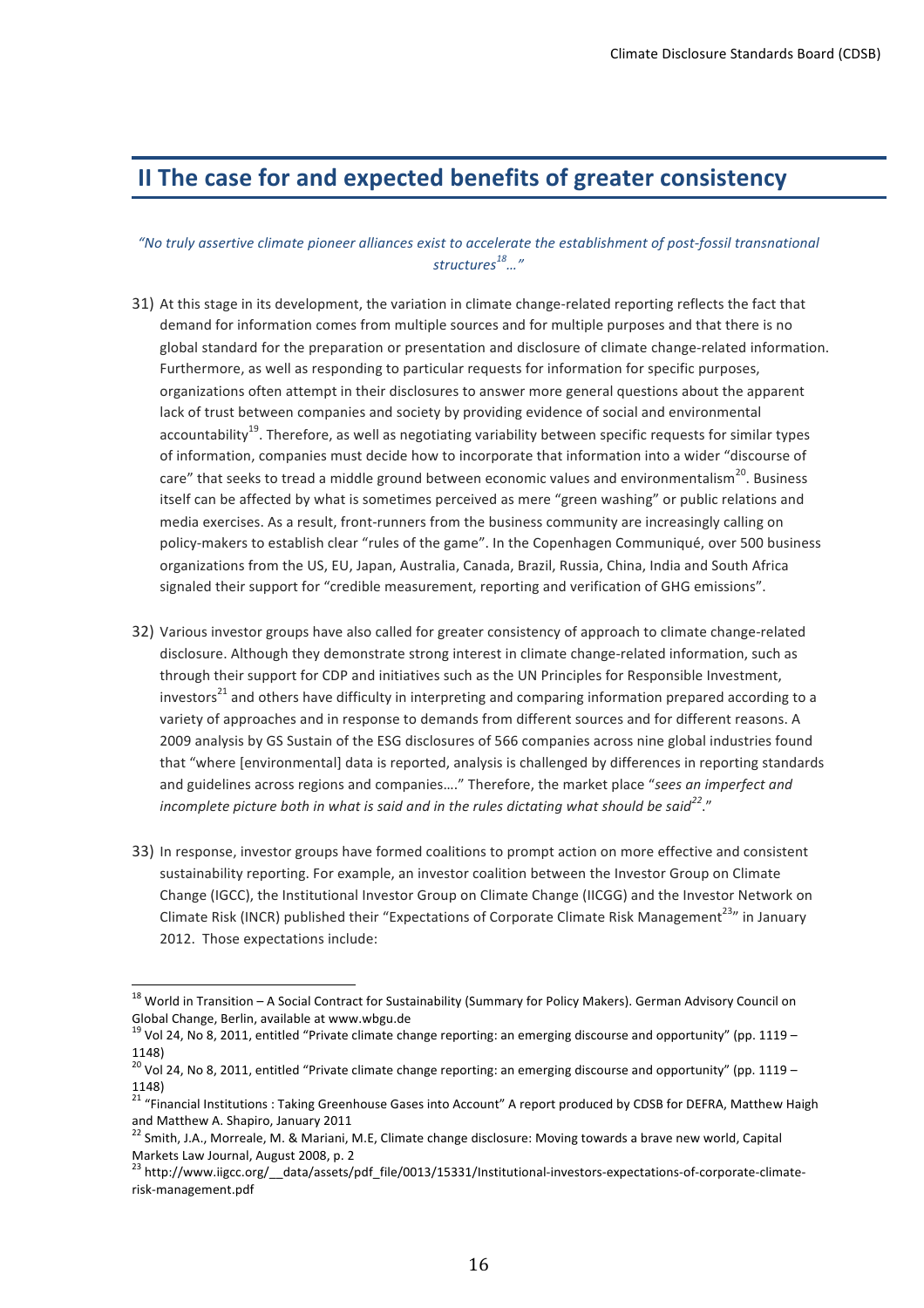- i) Reporting by organizations of GHG emissions using "established standards" such as the GHG Protocol and ISO 14064; and
- ii) Disclosures about GHG emissions and climate change-related risks through annual reports, compliance filings and to CDP using sector specific disclosure models developed by the investor coalition and the GRI.
- 34) Specific evidence about the attitudes of organizations to actual or apparent lack of consistency in climate change-related reporting is limited. However, there is more extensive evidence of corporate and investor attitudes to non-financial disclosure more generally and the results are arguably also applicable to climate change-related reporting. For example, mixed responses were received to the European Commission's public consultation on disclosure of non-financial information published in April 2011<sup>24</sup>. The majority of companies considered the existing non-financial reporting regime to be sufficient because it allows companies a degree of flexibility in their disclosures and therefore enables them to focus on matters of most relevance and materiality to their business operations. Others argued that where reporting was not properly addressed or legislation was vague or confusing, this could lead to less relevant and comparable information being reported.
- 35) An Association of Chartered Certified Accountants' (ACCA) report on "Re-assessing the value of corporate reporting" examined the value of the Annual Report to various stakeholders. As noted in Table 3 above, climate change-related information is often included in the Annual Report. Forty-one per cent of those surveyed for the ACCA's report agreed that information provided in Annual Reports is easy to use for the purposes of assessing corporate performance. Twenty-six per cent said that it was difficult to use Annual Reports and, of those, thirty-five per cent attributed this difficulty to the variety of standards and legal requirements in place for corporate reporting.
- 36) Commentaries and reports that specifically consider climate change-related disclosure and those that examine non-financial disclosure more generally suggest that whilst some consistency of approach to reporting is necessary for benchmarking and comprehension of disclosures, this must be balanced with flexibility so that organizations can report on those matters that are of most relevance and materiality to their business operations. Furthermore, stakeholders are anxious not to add the burden of separate and additional reports<sup>25</sup>. This is consistent with responses to the UK Department of Business Innovation and Skills' consultation on the future of narrative reporting<sup>26</sup> which noted that "setting more detailed or standardized requirements [on narrative reporting] might aid comparability but would risk a more compliant boilerplate approach rather than greater engagement". With regard to the number and variety of requirements, respondents "noted [that] the different sources and volume of sometimes overlapping or conflicting regulatory requirements and guidance....was...a particular challenge for companies and an area offering scope for simplification, for example, by drawing them together and eliminating duplication. The piecemeal or incremental approach which added requirements without reviewing whether existing requirements were needed was a problem...."
- 37) In summary, evidence suggests that more order could be brought to bear on the multiplicity of reporting arrangements in place, which, in turn, could lead to greater consistency of approach, by:

 $24$  European Commission Internal Market and Services DG – Summary report of the responses received on the public consultation on disclosure of non-financial information by companies, April 2011<br><sup>25</sup> European Commission Internal Market and Services DG – Summary report of the responses received on the public

consultation on disclosure of non-financial information by companies, April 2011 (page 7)  $^{26}$  BIS, Department for Business Innovation and Skills – Summary of responses – The Future of Narrative Reporting – A Consultation; December 2010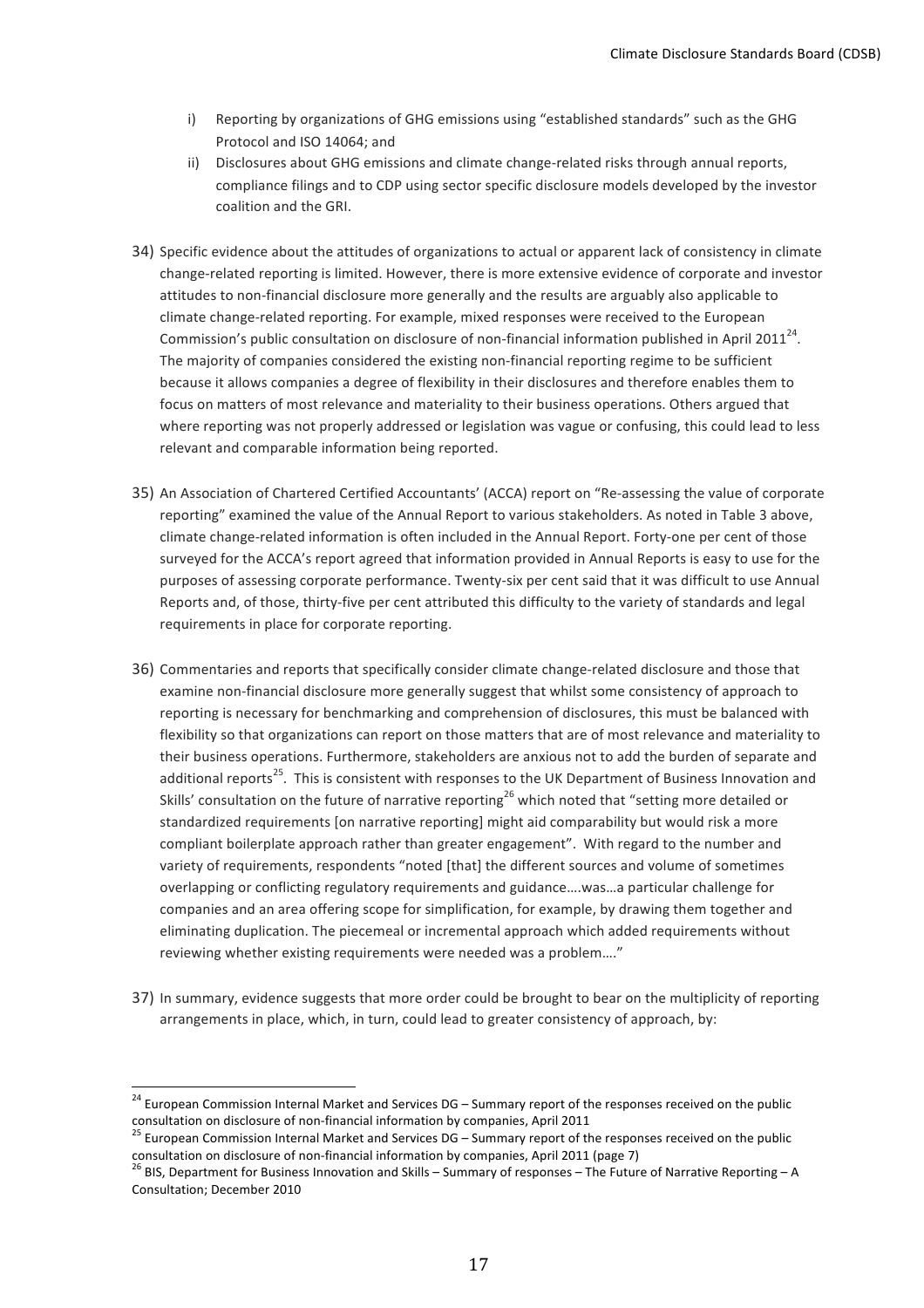- a) Making rules sufficiently stringent to avoid excessive promotional material in corporate reports and associated perceptions of green-washing, but balancing this with sufficient flexibility to allow organizations to report on matters of most importance to their business performance;
- b) Coalescence around standards, protocols and approaches that are already widely adopted for the purposes of preparing corporate reports;
- c) Eliminating duplicate requirements and avoiding adding new requirements where it is possible to consolidate existing requirements and practices.
- 38) Some organizations are already responding to and/or developing new initiatives to address these themes. For example:
	- a) **Sector specific initiatives** A joint Industry Task Force on Greenhouse Gas (GHG) Reporting was convened under the auspices of the IPIECA Climate Change Working Group in collaboration with the American Petroleum Institute (API) to produce the Petroleum Industry Guidelines for Greenhouse Gas Reporting (May 2011). The development of the guidelines was prompted partly "in recognition of the large number of existing GHG accounting and reporting approaches." The stated purpose of the guidelines is to "promote consistency in the voluntary accounting and reporting of petroleum industry GHG emissions." Similar sector specific guidelines on greenhouse gas reporting have been developed for the cement industry by the World Business Council for Sustainable Development and for the electric utilities by the Institutional Investor Group on Climate Change and The Climate Registry<sup>27</sup>. Both of these sector specific initiatives were based on The GHG Protocol so as to consolidate and complement existing practice to take account of industry specific features rather than adding to existing requirements.
	- b) **Harmonization activities within regions** The European Commission and government departments in Australia and Canada are respectively putting in place administrative measures to harmonize administrative practices for climate change-related reporting. The European Commission's harmonization activities are described on their Climate Action webpage<sup>28</sup>. Australia's National Greenhouse and Energy Reporting Scheme was "designed to reduce the duplication of reporting requirements across related programs and create a single national reporting framework." However, multiple reporting obligations remain according to the Australian National Audit Office<sup>29</sup>. A survey of corporations cited up to ten reporting obligations for different state, territory and/or Australian Government programs as well as voluntary international commitments such as the GRI. Of 108 respondents to the survey, 63 stated that there had been no reduction in reporting requirements as a result of the National Greenhouse and Energy Reporting Scheme. Therefore, although the National Greenhouse and Energy Reporting Scheme was designed to reduce reporting requirements, surveys show that multiple obligations remain and the National Audit Office has therefore recommended that the Australian Government should give priority to streamlining current reporting requirements. In December 2010, Canada introduced a "one-window" GHG reporting system designed to allow organizations to submit GHG emissions information once only to a common web interface that acts as a hub thereby meeting the requirements of both state and federal reporting schemes.
	- c) Advocacy The Aviva-led Corporate Sustainability Reporting Coalition is calling on all United Nations member states to commit to developing a Convention on Corporate Sustainability Reporting at the UN Conference on Sustainable Development in June 2012.The call to action was prompted in part by the report "Sustainable Stock Exchanges: A Report On Progress", which indicated that Stock

<sup>&</sup>lt;sup>27</sup> The Climate Registry's Electric Power Sector Protocol<br><sup>28</sup> http://ec.europa.eu/clima/policies/ets/monitoring/index\_en.htm<br><sup>29</sup> www.anao.gov.au/Publications/Audit-Reports/2011-2012/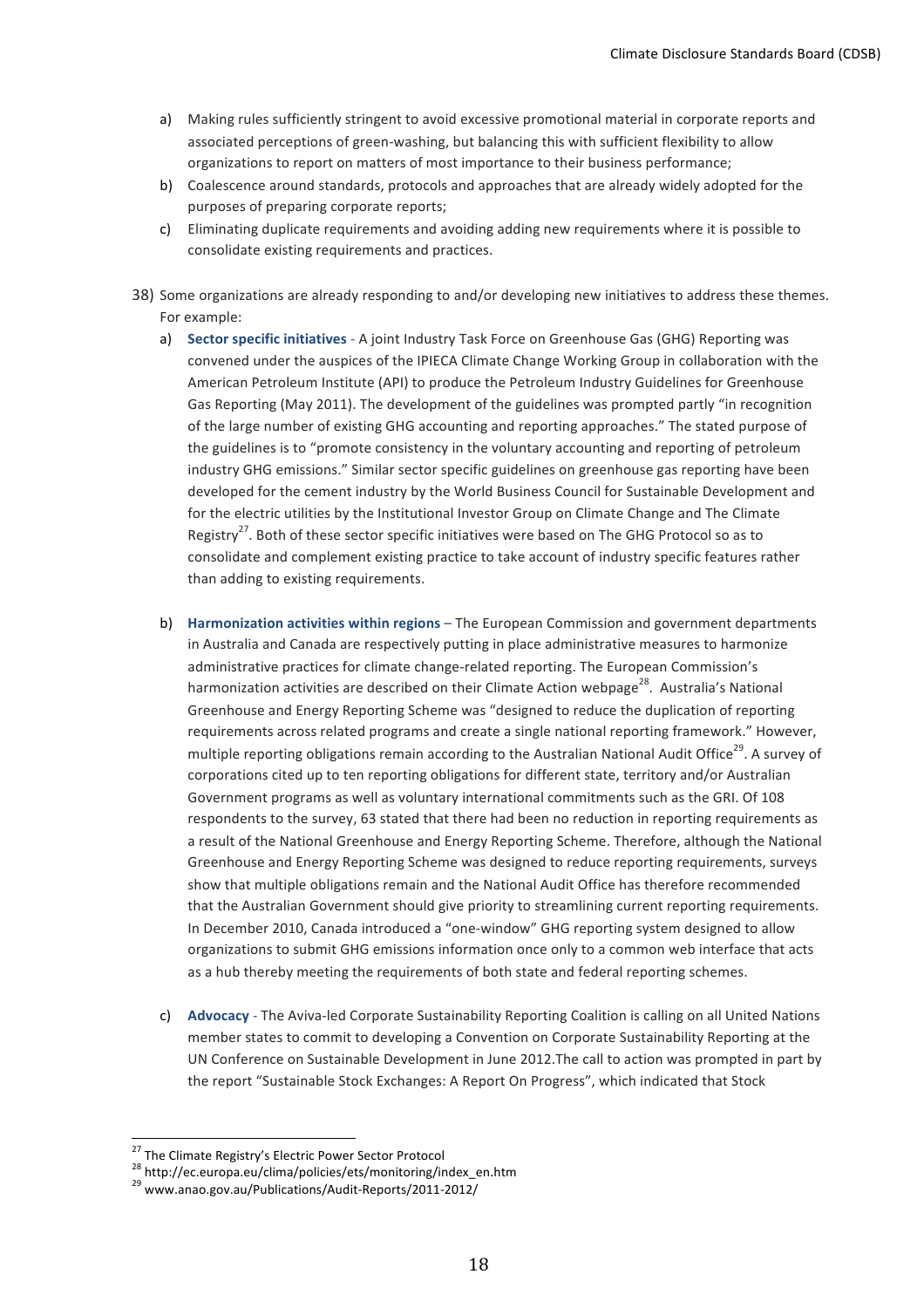Exchanges would welcome a global approach to consistent sustainability reporting.

- d) **Exceptions designed to avoid duplication** The UK CRC Energy Efficiency Scheme limits or negates any overlap in the reporting of GHG emissions that are already covered by the EU Emissions Trading Scheme. The Climate Registry's corporate voluntary reporting program accepts all data reporting in accordance with mandatory requirements in order to minimize duplication.
- 39) The case for greater consistency of approach to climate change-related reporting is, to some extent, made by these and the other activities that are already underway to progress or advocate for greater consistency. Greater consistency of climate change-related information requests and disclosure practices is expected to bring the following benefits:
	- a) Reduction of complexity and reporting burdens for preparers of information and enhanced usefulness and comparability of information for users;
	- b) Alignment of internal and external reporting and of the interests of information preparers and users;
	- c) The clarity and rigor that is necessary for compliance, assurance and enforcement; and
	- d) Help create the common language for reporting that is necessary for linking and harmonizing schemes, including trading schemes. It is beyond the scope of this Working Paper to examine the linking of market-based mechanisms for mitigating climate change, such as carbon taxes and emissions trading schemes. However, various studies and reports<sup>30</sup> that comment on the advantages that linking is expected to offer, compared with a more fragmented approach, also identify the need for common monitoring, reporting, compliance, verification and enforcement standards, which in turn require greater consistency of approach towards climate change–related reporting.

### **Part II Conclusions**

40) Whilst there is strong evidence of the demand for and benefits of greater consistency of approach to climate change-related reporting requirements and practices, there is also evidence that this must be balanced with the need for flexibility so as to discourage "boiler-plate" type disclosures. In the absence of a single organization with responsibility for climate change-related disclosure, industry groups and non-profit organizations, such as those referenced above are forming coalitions to find and promote this balance through their member constituencies and develop new approaches that are gradually being adopted as good practice. Whilst there is some support for the use of globally recognized standards to encourage greater consistency of approach (e.g.: paragraph 39 a) above), the majority of evidence and commentary on the development of a global standard for climate change-related disclosure suggests opposition to an entirely new standard. For example, the EU consultation on non-financial reporting concluded that the EU should draw on frameworks already developed at international level rather than create new standards and principles. UNCTAD's 2010 World Investment Report agrees that a global standard should draw on and policy makers should encourage adoption of existing, tried and tested, market-accepted provisions and practices. Given the disparity of existing provisions that are relevant to climate change-related disclosure, development of a global standard is likely to involve an integration or convergence exercise at institutional and jurisdictional level through securities, financial and stock exchange regulators, ratings agencies, environmental regulators and so on. The next part of this Working Paper examines some of the challenges that might be encountered during such a process.

<sup>&</sup>lt;sup>30</sup> Dellink, R, B, et al (2010), "Towards Global Carbon Pricing: Direct and Indirect Linking of Carbon Markets", OECD Environmental Working Paper No. 20, 2010, OECD publishing. State and Trends of the Carbon Market, 2011, World Bank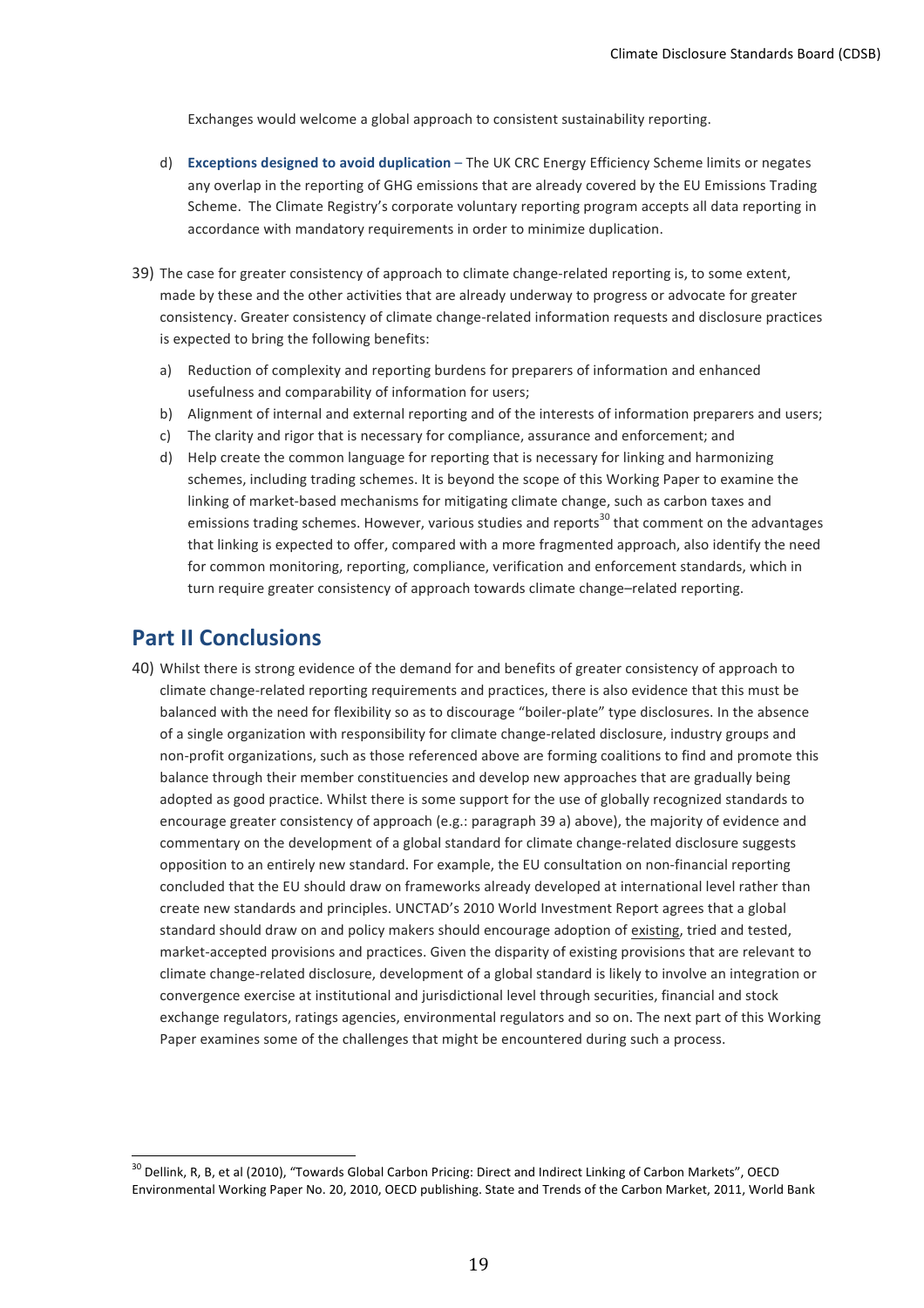### **III Challenges en route to consistency**

- *"…today's,corporation,can,evolve,into,Corporation,2020 [one,that,can,be,profitable,whilst,contributing,to,the, green economyl…but…, vital planks of change must be put in place with urgency… The first is disclosure of externalities. This will provide the missing information needed by corporate managers, governments, civil* society, consumers and investors to differentiate their responses to different corporations. There are many *financial reporting agencies around the globe…..,the rules of which require that corporations submit annual financial reports. These bodies should commission research and develop methodologies for measuring the most,material,corporate,environmental,externalities,,as,well,as those,from,human,and,social,capital.,These, externalities should also be disclosed in statutory annual reports...*<sup>31</sup>.".
- 41) Certain challenges are likely to be encountered en route towards achieving greater consistency of approach to both reporting requirements and disclosure practices. These include:
	- a) **Political and policy-related challenges** in negotiating alignment of reporting requirements in terms of the scope and applicability of requirements and what and how organizations should report in order to comply with them;
	- b) **Technical challenges** including issues related to organizational boundary setting, defining materiality, GHG measurement and reporting and accounting for carbon instruments;
	- c) **Practical challenges** regarding availability of information, capacity building, design of company systems and availability of corporate resources for reporting activities;
	- d) **Communication challenges** about the way in which organizations should express performance, for example, using key performance indicators, and the use of technology to enable more effective communication and transfer of information between schemes;
	- e) **Challenges in establishing mechanisms for review** of climate change-related disclosures to ensure that they are reliable and robust and meet the needs of stakeholders.
- 42) A full analysis of the challenges likely to be encountered en route towards greater consistency of approach to climate change-related reporting requirements and practices is beyond the scope of this working paper. However, some aspects of the challenges referenced in paragraph 41 b) and c) are explored below in order to illustrate the type of issues that would need to be addressed en route to greater consistency of approach.

### **Technical challenge – organizational boundary setting and providing information for multiple\$audiences**

43) Depending on the objective of the reporting scheme, different requirements and interpretations exist on whether and to what extent climate change-related reporting should include information about the activities of a parent company, its subsidiaries, joint ventures, associates, suppliers and upstream and downstream activities. Various factors affect the way in which organizational boundaries are determined for reporting purposes, including the prescriptions of legislation, the approaches recommended by voluntary protocols, the objectives of reporting, where information is to be reported, the structure of the corporate group and the availability of data. ERM's report for the European Commission<sup>32</sup> notes that

<sup>&</sup>lt;sup>31</sup> Sustainability: The Corporate Climate Overhaul, Pavan Sukhdev, Published in Nature 486 27-28 7 June 2012<br><sup>32</sup> Company GHG Emissions Reporting – a Study on Methods and Initiatives (ENV.G.2/ET/2009/0073), Revised Final October 2010. A report for the European Commission by ERM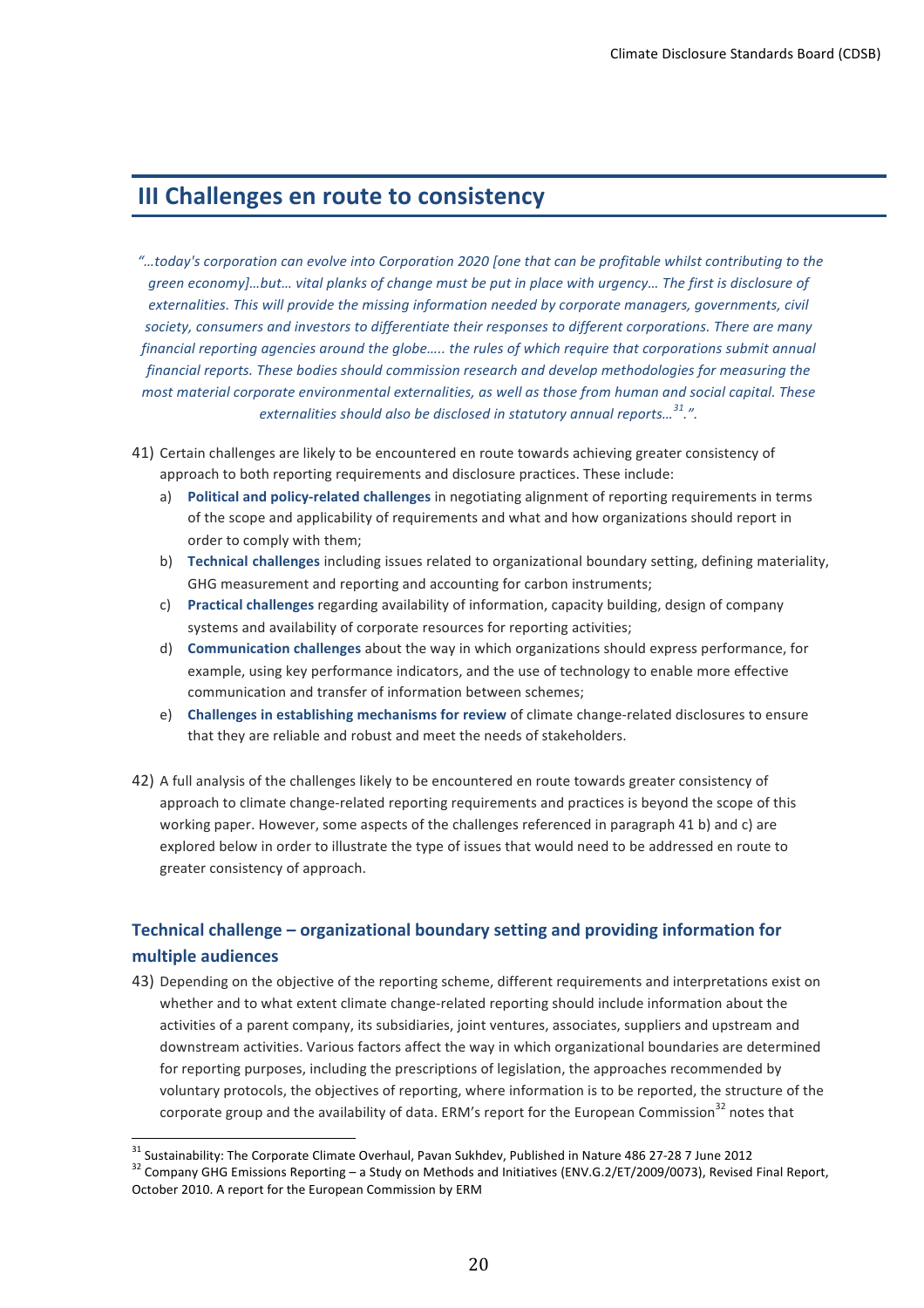"..current guidance on setting of reporting boundaries..... is typically open to a wide degree of interpretation by the user..". This in turn diminishes the consistency and comparability of information reported to stakeholders.

- 44) The GHG Protocol Corporate Standard currently allows for three approaches to organizational boundary setting:
	- a) Entities over which the reporting organization has financial control;
	- b) Entities over which the reporting organization has operational control;
	- c) Entities in which the reporting organization has an equity share.
- 45) The organizational boundary setting approaches set out in the GHG Protocol are widely adopted and have done much to establish a degree of uniformity of approach. Table 4 below shows the organizational boundary approaches selected by the 402 Global 500 companies that responded to CDP in 2011 for the purposes of reporting scope 1 and scope 2 GHG emissions:

### Table 4 – Organizational boundary approaches for reporting Scope 1 and Scope 2 GHG emissions to CDP in **2011**

| Organizational boundary approach | Number of companies |
|----------------------------------|---------------------|
| Equity share                     | 17                  |
| Financial control                | 103                 |
| Operational control              | 244                 |
| Other                            | 38                  |
| Total                            |                     |

- 46) There is no obvious statistical evidence of trends within sectors. For example, of the 402 Global 500 companies referenced in Table 4 above, 20 are categorized as being in the utilities sector according to the Global Industry Classification Standard. Of those companies, six used the equity share approach, six used the financial control approach and six used the operational control approach, with two companies indicating that they use "other" approaches. Although based on a very small sample, this suggests an even spread of approaches amongst G500 utilities companies.
- 47) Even where a particular approach is selected, it does not follow that GHG emissions from all activities and entities within the boundary are reported. Of the 402 companies that reported to CDP in 2011, 213 of them said that they had excluded certain sources of GHG emissions from their disclosures. The main reasons given for such exclusions were that information from certain sources and activities was either unavailable or unreliable or that the omitted emissions were estimated to be insignificant or nonmaterial.
- 48) In the absence of uniform or identifiable approaches to organizational boundary setting, the transparency, reliability and comparability of information is impaired. Common problems include:
	- a) How users of information should construct or create performance indicators and intensity metrics where the organizational boundary selected by the company for climate change-related reporting does not align with the basis on which financial or production-related information has been prepared.
	- b) Concerns about carbon information "leakage" where the selection of a particular boundary approach results in non-disclosure of certain risks, activities and emissions.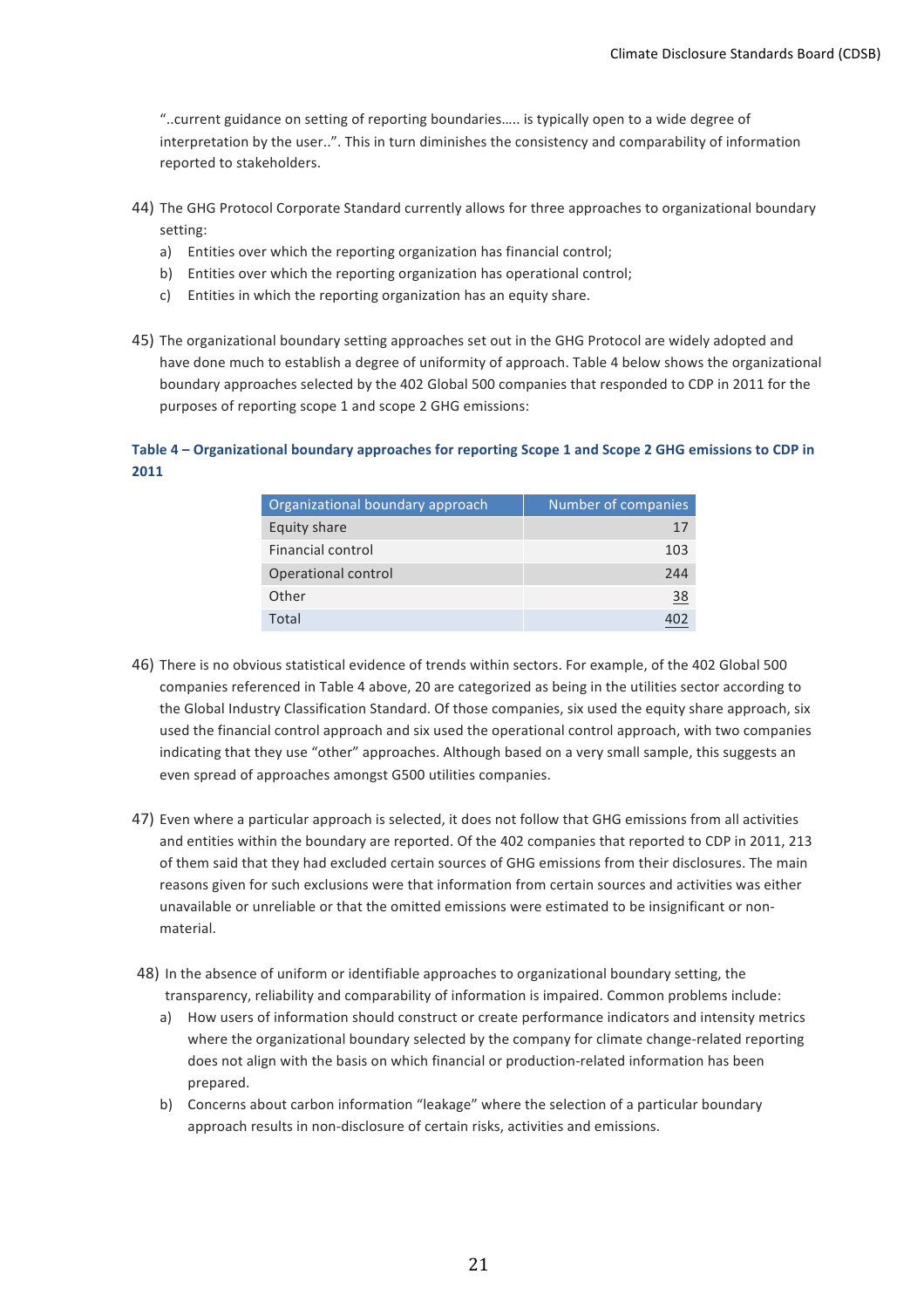49) In response to these concerns and in order to test appetites for a more targeted approach to organizational boundary setting, CDP issued a draft Framework<sup>33</sup> for public consultation in 2010. The Framework was designed to enhance transparency and consistency in climate change-related reporting and to support benchmarking activities. In response to the question "do you support CDP's introduction of a Framework to limit the approaches that may be taken to certain aspects of climate change-related reporting?" (including organizational boundary setting), the majority of respondents expressed support with qualifications for principles that minimize reporting burdens, harmonize accepted approaches and add further consistency. Although there was some interest in CDP's proposals to limit the number of approaches to organizational boundary setting, respondents were generally opposed to the implementation of a single or limited approach and expressed concerns about deviation from existing and established approaches specified by the GHG Protocol. On this basis, CDP decided not to pursue the development of its Framework pending further relevant research by the Climate Disclosure Standards Board on options for supporting greater consistency in climate change-related reporting.

50) Some respondents to the CDP Framework consultation suggested that approaches to organizational boundary setting should be considered at industry or sector level. Some industries have been considering the most appropriate approach for organizations in their particular sector. For example, the Petroleum Industry Guidelines for Reporting GHG Emissions (Second Edition – May 2011) analyze the implications of different organizational boundary approaches for the petroleum industry as reflected in the extract from the Guidelines in Box 1 below. The Guidelines analyze the relative merits of each organizational boundary approach and recognize the need for reporting on multiple bases pending the development of a single approach.

<sup>&</sup>lt;sup>33</sup> A report on the public consultation responses is available at www.cdproject.net/Documents/Report-on-CDP-Framework-Public-Consultation.pdf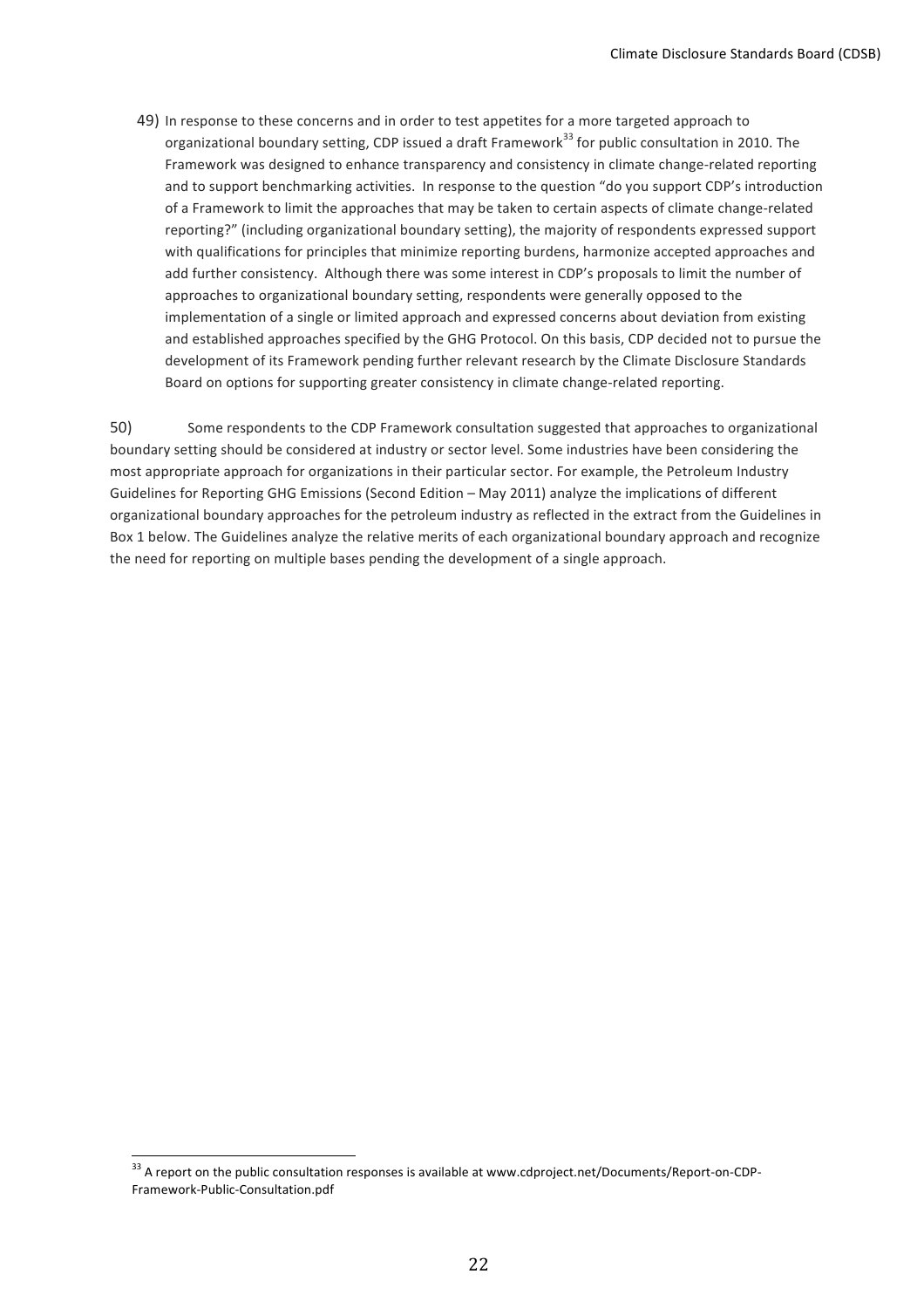### **Box 1 – Extract from the Petroleum Industry Guidelines for Reporting GHG Emissions (Second Edition – May 2011)**

### *3.1.3,Selecting,Accounting,Based,on,Equity,Share,or,Control*

Petroleum companies may choose to report their corporate GHG emissions based on equity share,  $o$ *perational control, financial control, or on multiple bases. Companies should clearly state in their* reporting what method they use. When accounting for GHG emissions, they are encouraged to collect *sufficient data to employ both the equity share and operational control methods. Companies that operate in areas where financial control is emerging are also encouraged to collect data on that basis. The reason for these recommendations is that a single method has yet to be established among existing voluntary programmes,and,emerging,mandatory,programmes,that,involve,reporting,of,GHG,emissions.,Accounting, for GHG emissions in multiple ways will ensure that companies are prepared for any programmes in which they,may,choose,,or,be,required,,to,participate.*

*Companies that decide to report only on the basis of equity share or control should recognize the benefits and,challenges,of,each,,and,choose,the,method,that,is,most,suitable,for,their,activities.,They,should,also, recognize,that whichever method they choose for their corporate reporting, they may be required to utilize other,methods,for,reporting,emissions,from,specific,facilities,,activities,or,geographic,areas,,depending,on,* the reporting requirements of the programmes in which their individual facilities participate.

*Reporting,based,on,the,operational,control,approach,is,appropriate.for:* 

- Companies that choose to voluntarily account for and report their corporate emissions in the same way as programmes that involve GHG accounting based on operational control, such as:
	- o *the,EU,Emissions,Trading,Scheme.,Emissions,limitations,under,the,EU,Emissions,Trading, Scheme are imposed at the installation level. For joint ventures, the operator (the firm* that manages or controls the installation) is responsible for ensuring compliance with the *scheme, and reporting emissions, in much the same way as it would be with other*  $environmental\, regulations.$
	- o *Mandatory reporting of GHG emissions in the USA required by either the federal government or state governments, which require reporting at the facility level.*
- Performance tracking. Having operational control suggests a greater degree of influence than *merely holding a share of the equity.*
- *Situations,where,resources,for,inventorying,emissions,are,limited.,Reporting,on,the,basis,of, operational,control,can,be,expected,to,be,less,costly,than,reporting,on,the,basis,of,equity,share,* because the reporting company will, by definition, have ready access to the data needed to *estimate,emissions.*

*Reporting,based,on,the,financial,control,approach,is,appropriate,for,alignment,with,financial,accounting., Similarly to the equity share approach, the financial control approach results in closer alignment between* GHG accounting and financial accounting………it should be noted that the financial control boundary does not include some arrangements that can be common in the petroleum industry and which are equity *accounted,or,proportionally,consolidated,under,international,financial,reporting,standards.*

Accounting for GHG emissions based on equity share is appropriate for:

- Liability and risk management. For the purpose of assessing risks posed to a company, GHG *emissions,accounting,and,reporting,based,on,equity,share,provides,a,more,representative,and, complete picture. Therefore, it provides a realistic picture of liabilities and risks associated with GHG emissions to management, employees, shareholders and other company stakeholders.*
- Situations where greater resources are available for conducting the inventory. Reporting on the basis of equity share requires companies to obtain information from other parties for operations *they,do,not,control.,If,this,is,not,possible,,they,may,need,to,estimate,emissions,from,similar, operations,for,which,they,have,data.,In,either,case,,costs,may,be,expected,to,be,greater,than,for, calculating emissions from sources under their operational control.*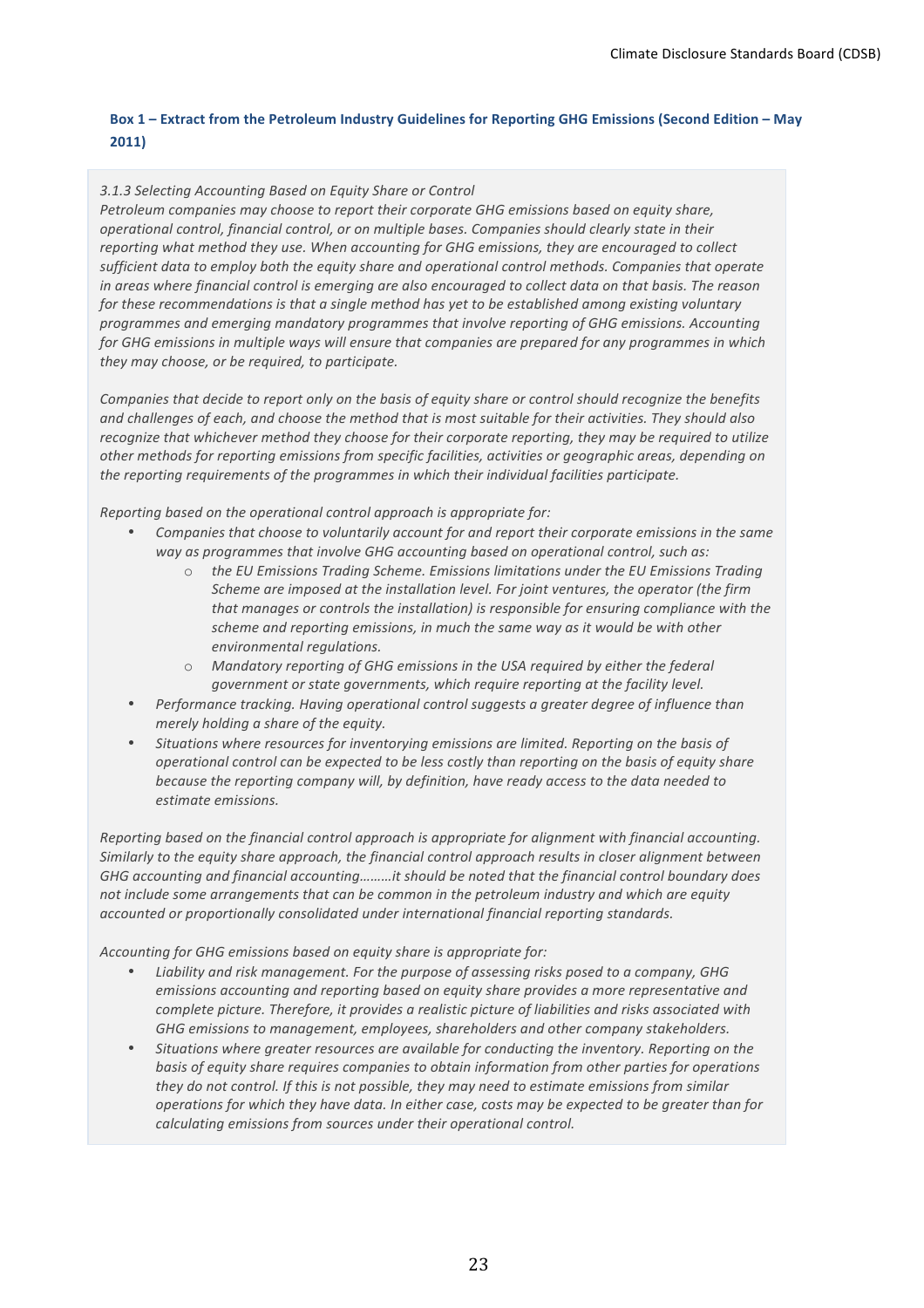The technical challenge is to establish organizational boundary approaches that:

- a) Cover the different risks, activities, emissions, etc. about which stakeholders need information, whether these directly affect entities in which the organization has ownership or control, or indirectly affect the organization or its suppliers, customers, resource access, etc., whilst also supporting the need for comparability and benchmarking;
- b) Cater for the varying degrees to which an organization might have access to information where the risk, activity or emissions originate outside the entities over which it has ownership or control. This might mean that varying data quality expectations are set for different "boundaries". The GRI's Boundary Protocol states that "a sustainability report should include in its boundary all entities that generate significant sustainability impacts (actual and potential) and/or all entities over which the reporting organization exercises control or significant influence with regard to financial and operating policies and practices..". However, the G3 guidelines also recognize that different relationships involve differing degrees of access to information and the ability to affect outcomes. The GRI therefore distinguishes between "Indicators of Operational Performance", which should include entities over which the organization exercises control and "Disclosures on Management Approach", which should include entities over which the organization exercises significant influence;
- c) Acknowledge the boundaries that apply for financial reporting purposes. The ICAEW and UK Environment Agency in their report, *Turning Questions into Answers* contend that: "..reporting boundaries adopted should normally be the same as for financial reporting purposes. Inclusion of information relating to indirect upstream impacts, for example energy use of emissions incorporated in purchased electricity or transportation services or indirect downstream impacts from products after sale, would be inconsistent with other information in financial statements..". This view needs to be balanced with widespread agreement that extended boundaries should be considered when assessing risks to the reporting organization from outside the financial reporting boundary.

#### **Technical challenge – GHG emissions monitoring, measurement and reporting**

- 51) Quantitative measures of greenhouse gas emissions provide direct and immediate information for the understanding and assessment of an organization's climate impacts and performance. However, the perceived and actual differences between schemes can make it difficult to compare results prepared by reference to different scheme rules. Most schemes allow for a variety of approaches to the preparation of GHG emissions results, including how activity data is stored and measured, GHG emissions calculation methods based on emission factors, direct measurement methods (such as continuous monitoring equipment) or a combination of calculation and direct measurement methods.
- 52) An appreciation of the differences between schemes that require GHG emissions monitoring, measurement and reporting depends on understanding and analyzing:
	- a) The type of input or activity data that is required and how it is managed (for example, whether input data can consist of quantities of fuel burnt or direct monitoring from instruments on fuel stacks and the frequency with which measurement technology should be calibrated or sample measurements taken);
	- b) The way in which emissions should be measured from each activity, whether by estimation (using) calculation formulae), direct measurement (using continuous emissions measurement technology) or some other approach;
	- c) The calculation formula to use for each type of gas or activity where estimation applies;
	- d) The available or required coefficients, such as emission factors and global warming potentials;
	- e) Quality assurance and control requirements;
	- f) Expression of or limits for uncertainty in measurement;
	- g) How to deal with assumptions;
	- h) Industry-specific approaches (e.g.: for oil and gas, cement, electricity generation etc);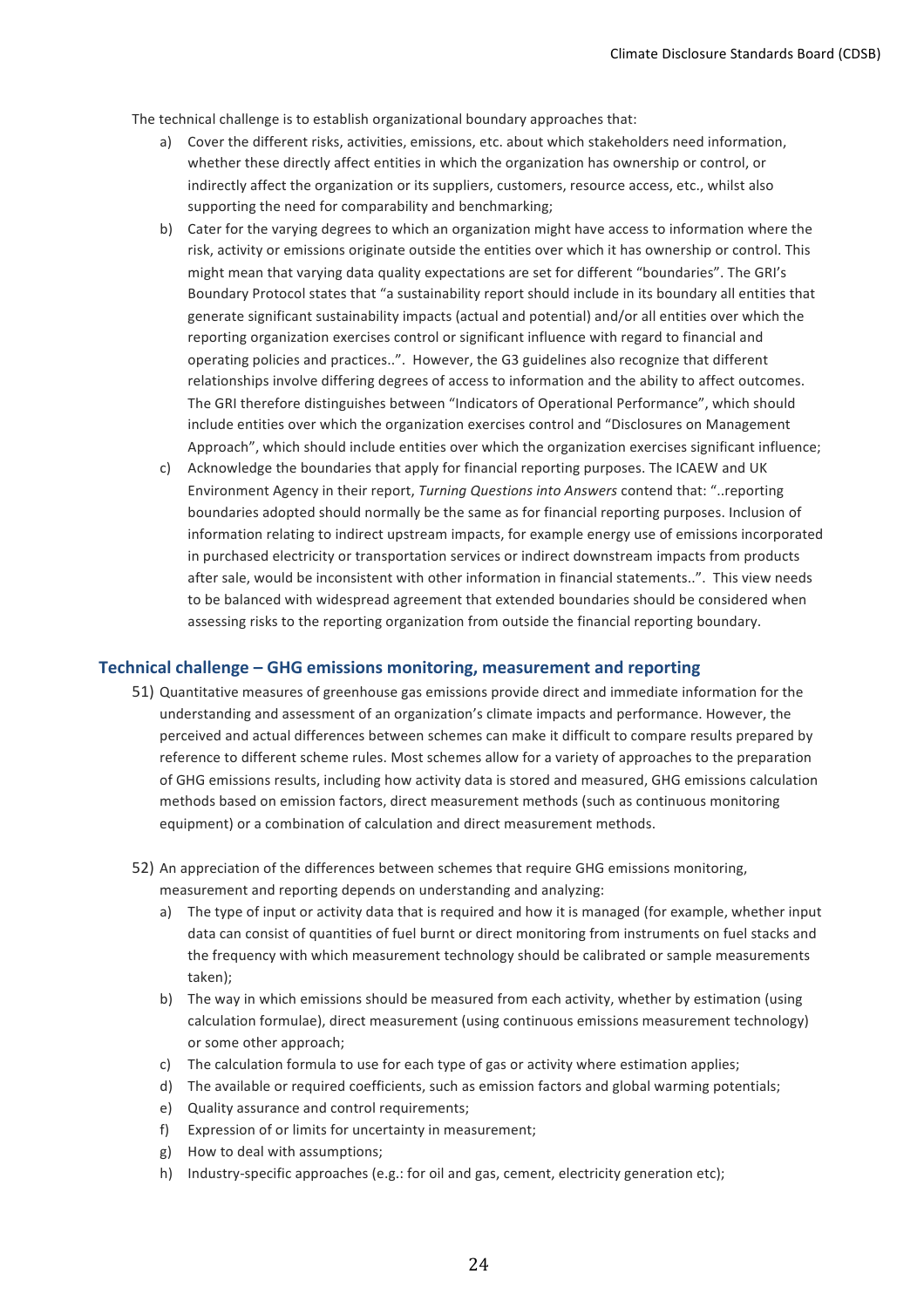- i) How GHG emissions results are to be expressed, e.g.: in metric tons of CO2-e or a unit that is convertible to metric tons of CO2-e.
- 53) Some of these variations are illustrated in a memorandum commissioned by the US EPA in June 2008 to review the technical characteristics of certain GHG reporting programs and protocols<sup>34</sup>. Table 5 below contains extracts from the memorandum showing how some of the schemes examined in the memorandum deal with certain technical characteristics of GHG emissions reporting from the combustion of fuels.

| Table 5 – Extract from Memorandum prepared for the EPA in 2008, comparing characteristics of certain climate |
|--------------------------------------------------------------------------------------------------------------|
| change reporting programs/guidelines relating to GHG emissions from the combustion of fuels                  |

| <b>Reporting</b><br><b>Program or</b><br><b>Guidelines</b>     | <b>Fuel</b>  | Coverage<br><b>GHGs</b>                       | Coverage<br><b>(stationary</b><br>source types)                          | Level of<br>reporting | Input data                                      | <b>Points of</b><br>monitoring              | <b>Monitoring or</b><br>calculation<br>methods |
|----------------------------------------------------------------|--------------|-----------------------------------------------|--------------------------------------------------------------------------|-----------------------|-------------------------------------------------|---------------------------------------------|------------------------------------------------|
| California ARB<br>Mandatory<br>Reporting<br>Rule<br>(proposed) | All<br>fuels | CO <sub>2</sub><br>CH4,<br><b>N2O</b>         | All<br>combustion<br>equipment at<br>affected<br>facilities              | Facility              | Fuel burned or<br>other operating<br>parameters | Facility or unit<br>fuel supply             | Note 1                                         |
| The Climate<br>Registry                                        | All<br>fuels | $CO2$ ,<br>CH4,<br>N2O,<br>HFCs,<br>PFCs, SF6 | All<br>combustion<br>equipment at<br>organization's<br>facilities        | Facility              | Fuel burned or<br>CEMS data                     | Stack or<br>facility or unit<br>fuel supply | Note 2                                         |
| US EPA 40<br>CFR Part 75                                       | All<br>fuels | CO <sub>2</sub>                               | Combustion<br>units subject<br>to US<br>Emissions<br>Trading<br>Programs | Unit                  | Stack gas<br>concentration &<br>flow            | <b>Stack CEMS</b>                           | Note 3                                         |
| <b>EU Emissions</b><br><b>Trading</b><br>Scheme                | All<br>fuels | CO <sub>2</sub>                               | All<br>combustion<br>equipment at<br>affected<br>facilities              | Facility              | Not specified                                   | Facility or unit<br>fuel supply             | Note 4                                         |

*Note,1* – *May estimate emissions by using alternative methods of operator's choosing subject to verification team,concurrence.*

*Note 2 – CEMS: Should use data if measured in accordance with 40 CFR Part 75 (see Par 75). Calculation:* Preferably measure each unit's fuel use, but may use purchase records. Measure fuel heat and carbon content *on,a,frequency,determined,by,fuel,variability,to,develop,emission,factors.,May,also,use,default,fuel?based, emission,factors.,,Optional,method,for,CHP,facilities,to,apportion,emissions,to,electric and,heat,output.,To, calculate CH4,and,N2O,emissions,,multiply,fuel,burned,y,a,default,emission,factor.,*

*Note 3 – CEMS: CO2 or O2 direct CEMS and a stack flow monitor.* 

*Note 4 – Facility may use its own non-tier methods.* 

<sup>&</sup>lt;sup>34</sup> ERG memorandum dated June 6, 2008, entitled "Review of Existing Programs" www.erg.com.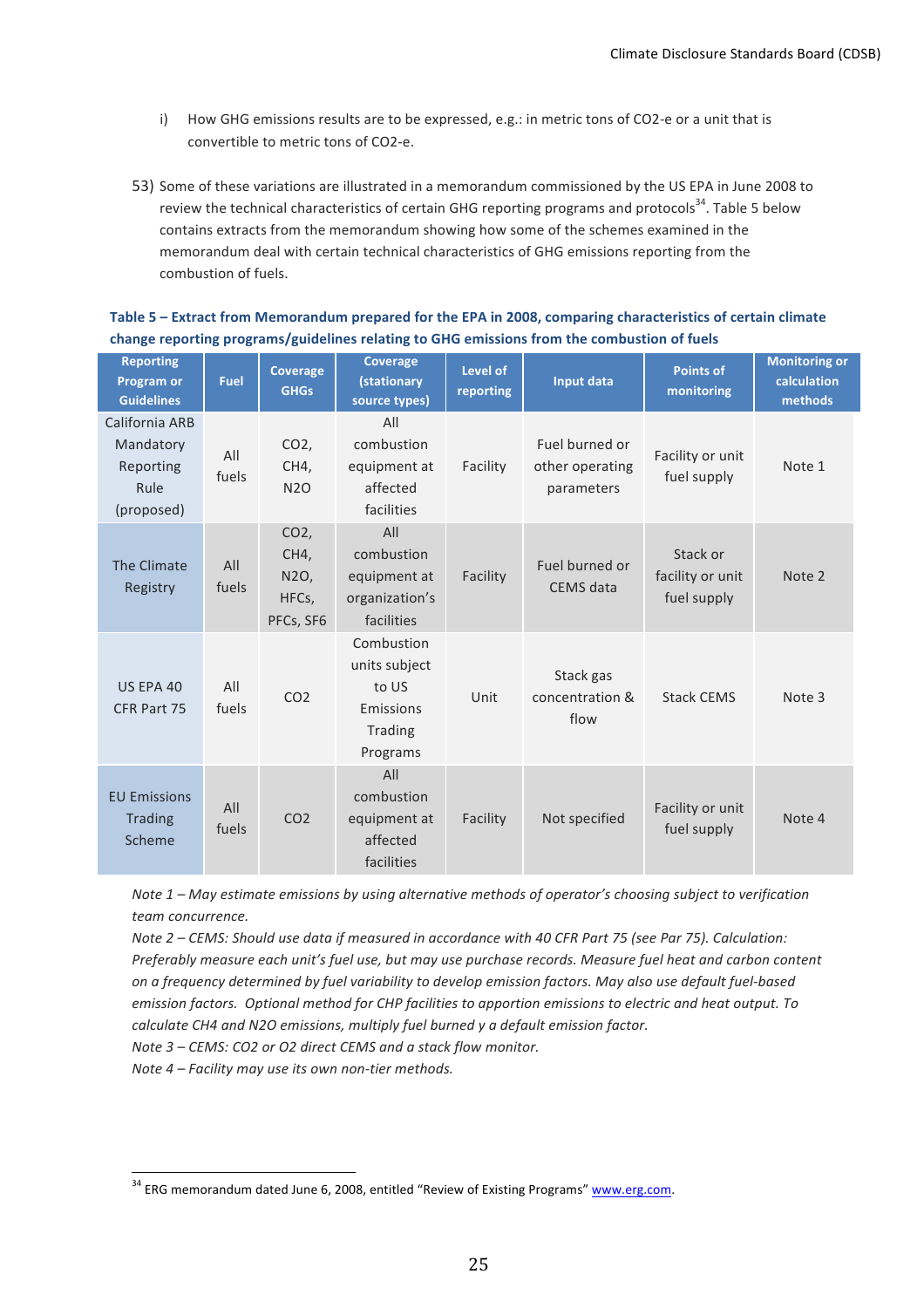- 54) It is beyond the scope of this Working Paper to examine each one of the elements listed in paragraph 53 and the challenges associated with achieving greater consistency between them. However, one aspect of the measurement process that is explored in more detail here is the application of emission factors for the purposes of calculating GHG emissions results. An emission factor is a conversion factor used to relate the quantity of a pollutant released to the atmosphere with an activity associated with the release of that pollutant. Using emission factors, particularly default factors, is generally regarded as cheaper and easier than measuring emissions through direct monitoring. However, various studies, including the US EPA's consultation documents on the GHG Mandatory Reporting Rule observe that "default factors mask a high degree of source-specific variability and so can be substantially inaccurate for individual sources and can produce estimates tainted by considerable uncertainty…".<sup>35</sup> Similarly, ERM's study for the European Commission identified inconsistency of emission factors as the main criticism of the GHG Protocol.
- 55) Research conducted by Amee<sup>36</sup> and reflected in Table 6 below shows the variation in emission factors specified by seven main schemes/data sets in relation to four main fuel sources. The sources of information used for the results are described in Appendix 1.

|             | <b>Natural Gas</b> | <b>Petrol/Gasoline</b> | <b>Diesel</b> | <b>Aviation Turbine</b> |
|-------------|--------------------|------------------------|---------------|-------------------------|
| Data Set    | (gCO2/kWh)         | (gCO2/kWh)             | (gCO2/kWh)    | Fuel (gCO2/kWh)         |
| <b>DECC</b> | 184.850            | 239.650                | 250.110       | 245.550                 |
| <b>GHGP</b> | 181.764            | 237.006                | 253.422       | 239,400                 |
| <b>IPCC</b> | 183.600            | 237.600                | 254.057       | 240,000                 |
| EPA         | 181.090            | 242.018                | 249.774       | 236.255                 |
| <b>NGA</b>  | 184.305            | 240.118                | 249.118       | 238.721                 |
| <b>CRC</b>  | 183.600            | 252.380                | 263.280       | 258.370                 |
| EIA         | 181.079            | 241.897                |               | 236.141                 |

#### Table 6 – Research by Amee showing variation in emission factors between seven schemes

#### **Key to acronyms used in Table 6**

DECC - Department of Energy and Climate Change

- GHGP Greenhouse Gas Protocol
- IPCC Intergovernmental Panel on Climate Change
- EPA Environmental Protection Agency
- NGA Australian Government National Greenhouse Accounts
- CRC Carbon Reduction Commitment
- EIA U.S. Energy Information Administration
- 56) For the schemes and sources concerned, Amee concludes that the emission factors are broadly compatible with each other within reasonable errors. The main differences arise from using data from different years (highlighted by the difference between the CRC and DECC values, which have the same source but different years), different countries (highlighted by the NGA and DECC values, which are Australia and UK-specific respectively), and the use of different conversion factors within the calculation (highlighted by the IPCC and GHGP values, which have the same source but use different assumptions for conversion factors).

<sup>&</sup>lt;sup>35</sup> US EPA "General Monitoring Approach, the Need for Detailed Reporting and other General Rationale Comments" September 2009

www.amee.com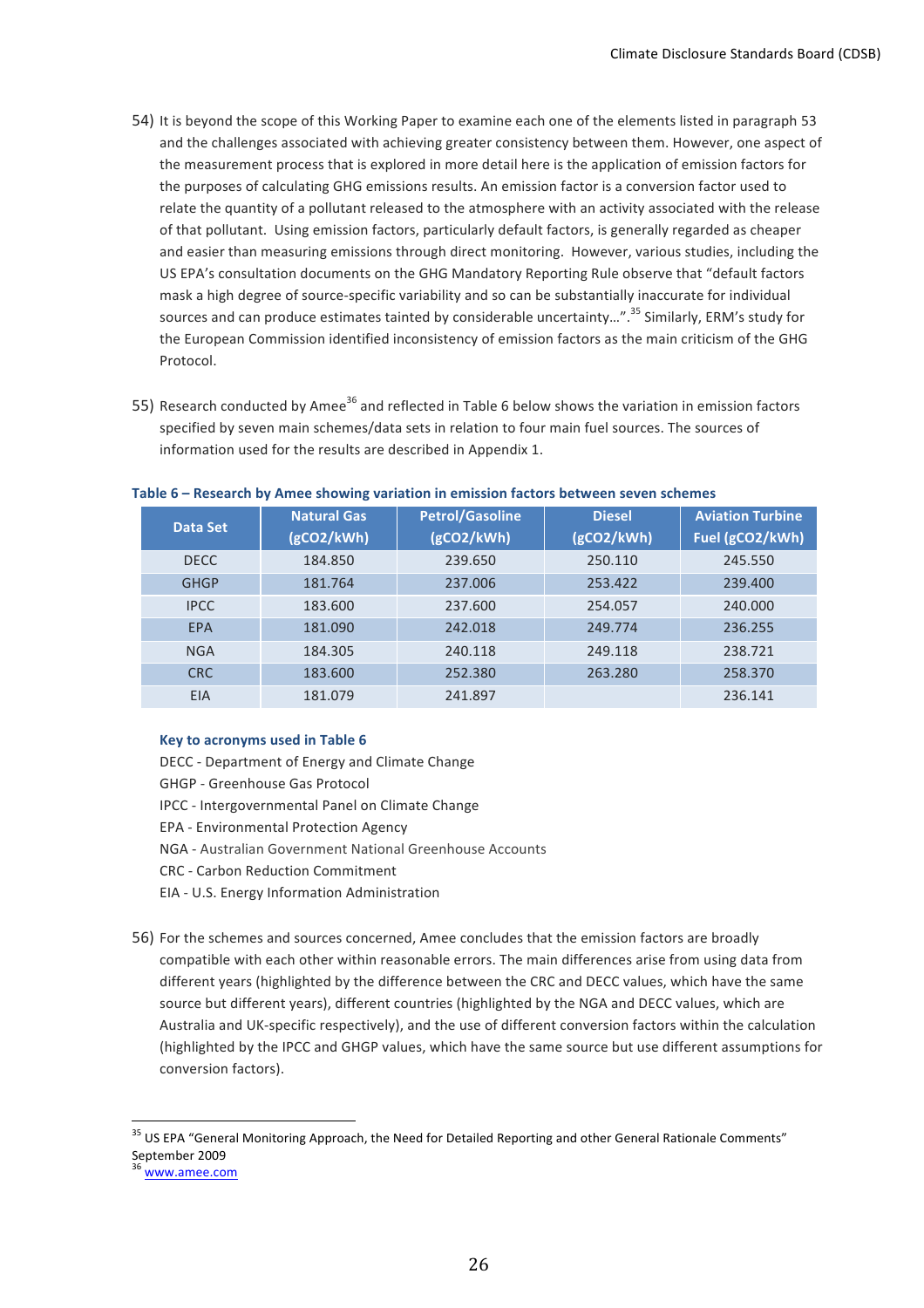- 57) Implicit in the values themselves are assumptions, which can result in varying emission factors and GHG emissions results. The most prominent assumption in the case of petrol is the fuel blend that is used. In the case of natural gas, the composition can vary widely depending on geographic region and usage. For example the values in Table 6 are for pipeline quality natural gas.
- 58) There are important discussions to be had about the roles and needs of each stakeholder in the preparation, reporting and use of GHG emissions information before decisions can be made about the degree to which complete consistency is required in relation to all of the elements that contribute towards the disclosure of GHG emissions results. For example, the proper and necessary efforts of scientists and engineers to agree the most accurate emission factor for converting a measure of a given fuel source into carbon dioxide equivalent tons might be required for certain aspects of measurement. However, agreeing or identifying accurate emissions factors can be a lengthy process that can delay or discourage the preparation of GHG emissions results. Furthermore, depending on the fuel source and the degree to which a corporation is dependent on it, it might not be necessary for an investor to rely on information prepared using that emission factor. In some cases, a deemed or indicative value might suffice and ease reporting burdens for corporations without diluting meaning for investors. The technical challenge is to find the appropriate balance between technical accuracy, cost and communication effectiveness in the preparation and use of GHG emissions results that satisfies the needs of all stakeholders.

### **Technical challenge – accounting for carbon instruments**

- 59) Countries that have introduced cap and trade schemes have not in all cases specified how permits issued under those arrangements should be characterized or accounted for (e.g.: as current assets (inventory) or intangible assets) in financial statements. For example, since the inception of the EU Emissions Trading Scheme in 2005<sup>37</sup>, research shows that in the absence of a single standard, a diverse and inconsistent range of accounting models has been allowed to flourish on how to account for emissions allowances delivered under that scheme. As a result, comparable information about the relative performance of firms cannot be discerned from carbon-related disclosures. Research<sup>38</sup> commissioned in 2008 by British Prime Minister Gordon Brown discusses how the absence of a standard for the measurement and reporting of allowances and other instruments relating to emissions trading schemes can have farreaching consequences for markets and behavior.
- 60) The IASB recognizes the "void in authoritative guidance" that has existed since IFRIC 3 *Emission Rights* was withdrawn<sup>39</sup>. The allocation of emissions allowances for free has, in part, encouraged variations in accounting and disclosure by companies and lack of certainty in reporting. Phase 3 of the EU Emissions Trading Scheme, which commences in 2013 and runs until 2020, will introduce auctioning of emission allowances. In accounting terms, this marks an important transition for scheme participants because they will no longer be able to recognize emission allowances at a nominal amount (being zero) as they were when granted for free.

<sup>&</sup>lt;sup>37</sup> Lovell, H., T. Sales de Aguiar, et al. (2010) Accounting for Carbon - ACCA & IETA Research Report 122;

PricewaterhouseCoopers and the International Emissions Trading Association (2007) Trouble-entry Accounting Revisited.<br><sup>38</sup> Global Carbon Trading: A Framework for Reducing Emissions, Mark Lazarowizcz , July 2009 and Global Institutions – An Assessment of Governance Challenges and Functions in the Carbon Market, Michael Mehling, Ecologic Institute

<sup>&</sup>lt;sup>39</sup> For the full history of the project see IASB's website or Deloitte's February 2007 publication "Accounting for Emission Rights"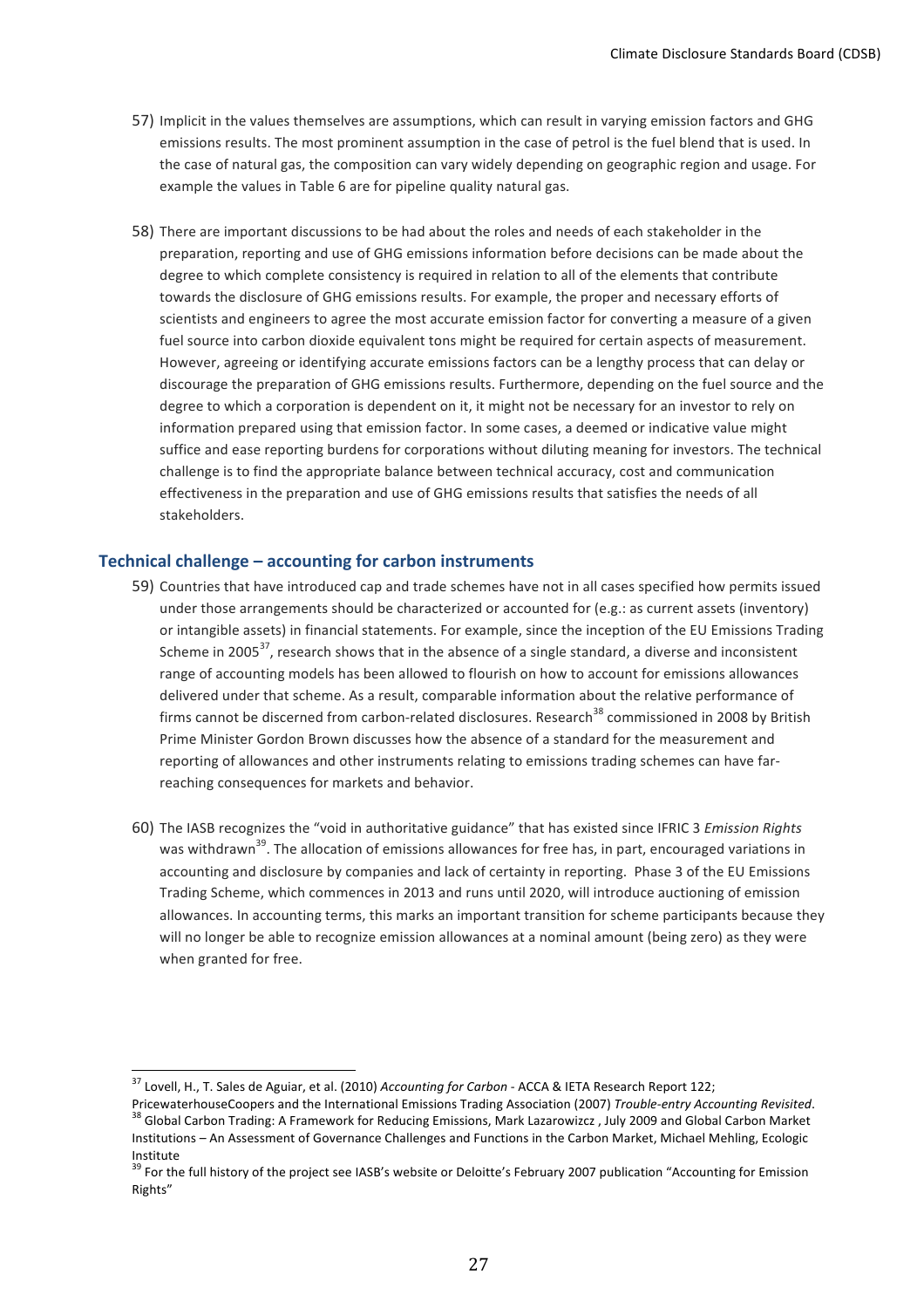- 61) The challenge is to devise consistent accounting practices that:
	- a) Apply to both initial recognition and ongoing measurement of emissions permits;
	- b) Prevent the incidence of artificial income shifts for participants in trading schemes;
	- c) Address the way in which emissions allowances should be accounted for where they are acquired, held and sold by non-participants who can acquire allowances for trading, investment, or speculative purposes.
	- d) Deal with the accounting treatment of carbon derivatives as part of hedging strategies under the EU ETS.

#### **Communication challenge – Key Performance Indicators**

- 62) Performance indicators and intensity metrics enable users of information to evaluate and compare corporate performance by reference to standardized variables. Whereas "total" emissions refers to the actual amount of GHGs produced by an organization, emissions intensity refers to the ratio of GHGs produced to a financial measure (e.g. turnover or profit), or to a measure of activity (e.g. per metric ton or unit of output).
- 63) There are various types of quantitative performance indicators, including:
	- a) Generic and industry-specific Generic indicators can be applied globally across all enterprises and sectors. Industry-specific indicators take the specific environmental profile of a sector into account.
	- b) Physical and economic Physical performance indicators are based on a quantity of product or activity output. According to the GHG Protocol, "a physical intensity ratio is suitable when aggregating or comparing across businesses that have similar products. An economic performance measure is based on a financial metric and is suitable when aggregating or comparing across businesses that produce different products.
- 64) Corporations to which the European Union Modernization Directive applies are required to use environmental (and social and governance) KPIs to make disclosures required under the Directive. The requirement states that: "To the extent necessary for an understanding of the company's development, performance or position, the analysis shall include both financial and, where appropriate, non-financial key performance indicators relevant to the particular business, including information relating to environmental and employee matters."
- 65) Various organizations, including DEFRA, the GRI, UNCTAD, Accounting for Sustainability, DVFA/EFFAS, Keindanren in Japan, the Institutional Investor Group on Climate Change and the UK Carbon Trust have developed indicators to be used for climate change and sustainability reporting and benchmarking. However, there is an absence of standardized, globally accepted performance indicators. The 402 companies that responded to CDP in 2011 cite between them the use of 136 types of intensity metric. There is evidence (as illustrated in Table 7) of some industry coalescence around particular metrics and indicators, such as metric tons of CO2-e per barrel of oil equivalent in the oil and gas sector and metric tons of CO2-e per megawatt hour of energy in the electric utilities sector.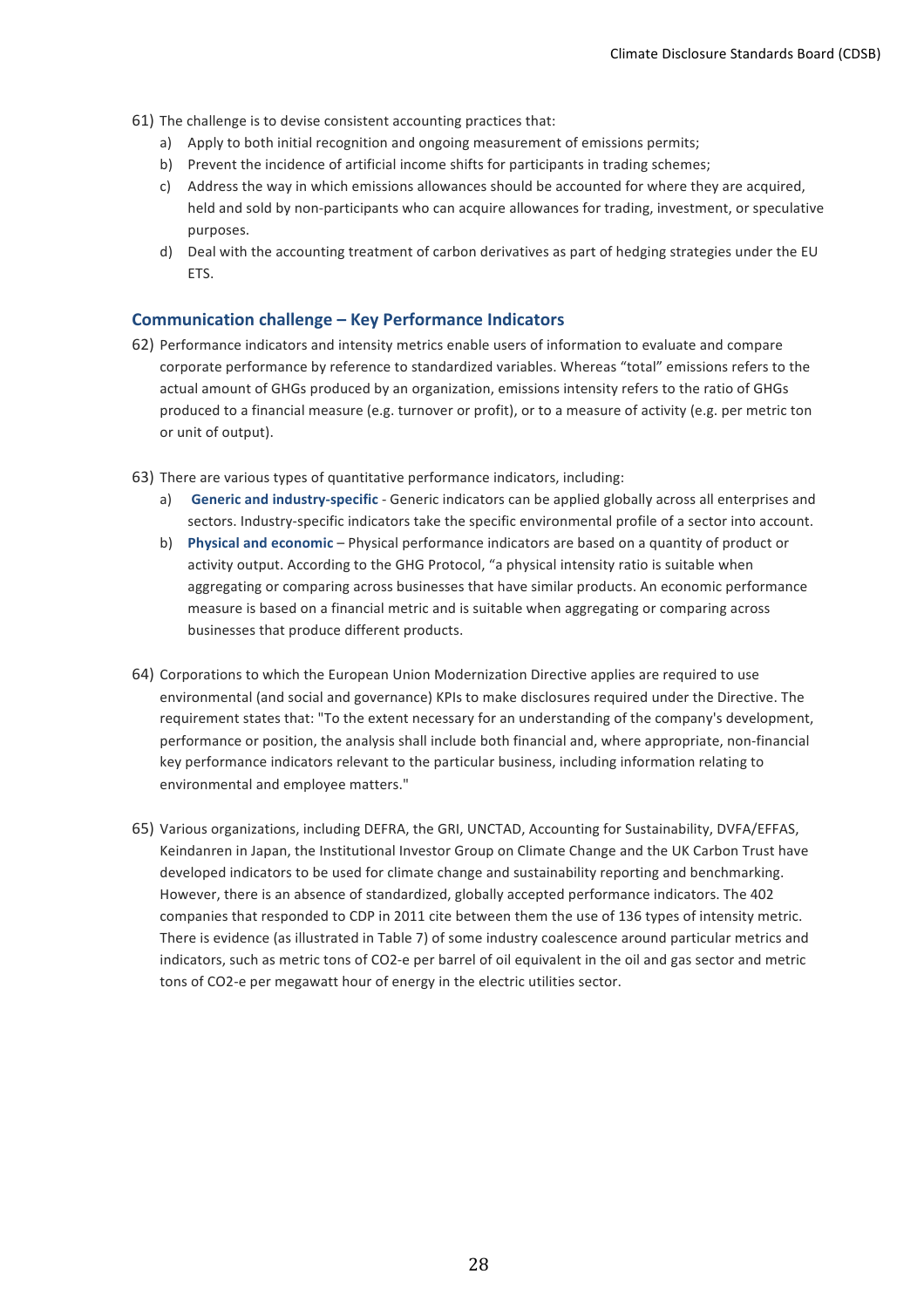| <b>Sector</b>                                            | <b>Metric</b>                                                                                                                                                                                                                                                         | <b>Source</b>                                                                                                    |
|----------------------------------------------------------|-----------------------------------------------------------------------------------------------------------------------------------------------------------------------------------------------------------------------------------------------------------------------|------------------------------------------------------------------------------------------------------------------|
| Integrated oil and gas                                   | Per metric ton of output broken down for:<br><b>Exploration and production</b><br>$\bullet$<br>Refining<br>Petrochemicals                                                                                                                                             | <b>GHG Protocol</b>                                                                                              |
| Transport                                                | Per revenue metric ton kilometer broken down<br>by product category                                                                                                                                                                                                   | <b>CDP</b>                                                                                                       |
| <b>Beverages</b>                                         | Per liter broken down by clean and waste water<br>respectively                                                                                                                                                                                                        | <b>CDP</b>                                                                                                       |
| Telecommunications,<br>internet software and<br>services | Per gigabyte transmitted broken down by<br>category<br>Kg CO2 per production volume and products (eg:                                                                                                                                                                 | CDP                                                                                                              |
| <b>Electric utilities</b>                                | per operating hour)<br>Metric tons CO2-e/GWh by country and fuel type<br>Group-wide GHG intensity of energy production<br>in g CO2/kWh on the basis of thermically and<br>electrically generated energy; indication of<br>acquisition or sale of emission allowances. | Hesse/Deloitte 2008<br>Insight Investment & CDP                                                                  |
|                                                          | Metric tons CO2/MWh generated or delivered to<br>customers                                                                                                                                                                                                            | The Climate Registry EPS<br>Protocol                                                                             |
| Cement                                                   | Net CO2 emissions kg/ton cementitious material                                                                                                                                                                                                                        | <b>WBCSD cement supplement</b>                                                                                   |
| Aluminum                                                 | GHGs (excluding energy) per ton of aluminum                                                                                                                                                                                                                           | <b>WRI Target:intensity</b><br>referencing Voluntary<br>Aluminum Industry<br>Partnership                         |
| Automobile<br>manufacturing                              | GHGs per vehicle produced<br>Sales-weighted fleet consumption of types of<br>vehicles sold in the fiscal year in g CO2\km (EU)<br>or miles per gallon (USA)                                                                                                           | <b>WRI Target:intensity</b><br>referencing Alliance of<br><b>Automobile Manufacturers</b><br>Hesse/Deloitte 2008 |
|                                                          | Group-wide energy and greenhouse gas intensity<br>of the production in kg CO2 per produced vehicle                                                                                                                                                                    | Hesse/Deloitte 2008                                                                                              |
| Chemicals                                                | GHG per unit production                                                                                                                                                                                                                                               | <b>WRI Target: intensity</b><br>referencing American<br>Chemistry Council and<br>Hesse/Deloitte 2008             |
| Steel                                                    | Energy per ton steel produced                                                                                                                                                                                                                                         | <b>WRI Target: Intensity</b><br>referencing American Iron<br>and Steel Institute                                 |

### **Table 7 – Sectoral trends in Performance Indicators**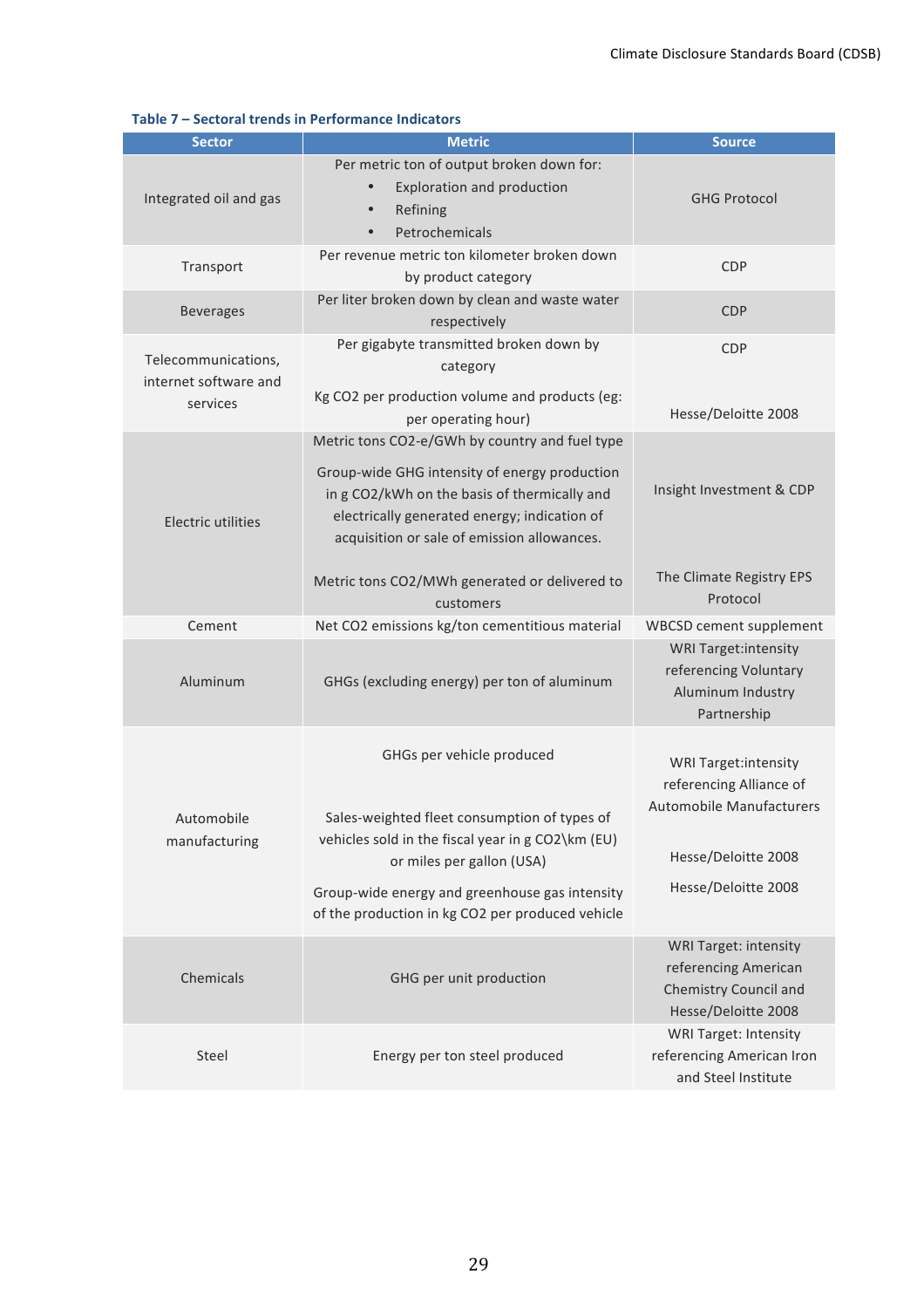- 66) In the absence of standardized performance indicators, the European Combined Reporting Alliance for ESG coalition, Eurosif and others have called for KPIs to be agreed and formalized and reflected in a generally accepted framework by 2012, ideally aligning financial and non-financial KPIs. The US-based Sustainability Accounting Standards Board<sup>40</sup> (SASB) intends to create industry-specific KPIs that are based on the relative materiality of sustainability issues by industry and that are suitable for making disclosures in 10-K Forms. The development by the WRI and WBCSD of the GHG Protocol's Corporate Value Chain (Scope 3) Accounting and Reporting Standard published in October 2011 provides a standard framework for the communication of GHG emissions results and performance indicators according to fifteen defined categories of indirect GHG emissions.
- 67) The technical and communications challenge is to devise non-financial KPIs that are:
	- a) Consistent or standardized by sector;
	- b) Constructed according to common and consistent methodologies;
	- c) Disclosed on a consistent basis from year to year;
	- d) Representative of and consolidate existing good practice;
	- e) Sufficiently flexible to take into account any changes a company might undergo.

### **Technical challenge – review and assurance**

- 68) As a new discipline, the development of climate change-related reporting is an iterative process. As practices, theories, rules and methodologies are constantly developed, these need to be reviewed to determine whether they make sense, are accurate, can help other reporters and/or should be published as good practice. Similarly, the review process helps to identify any poor or unhelpful practices that should be discouraged.
- 69) Arguably insufficient time and attention is devoted to in-depth examination of disclosures to find out whether they are accurate, consistent (year on year), make sense, satisfy stakeholder needs and compliance requirements and are capable of being assured or verified (whether they are or not in practice).
- 70) The challenge is to establish a review mechanism that sense checks the link between reporting frameworks, information produced and the effectiveness of action. Such review procedures could also help to make the crucial link between reporting and action by assessing the overall effects of actions taken by organizations in response to internal strategies and stakeholder pressures to ensure that no perverse outcomes or results are produced.
- 71) Such a mechanism should enable stakeholders to challenge organizations about their disclosures and associated actions in such a way as to align the interests of reporters and information users and accelerate improvements in disclosure. For example, the UK Financial Reporting Review Panel has challenged<sup>41</sup> a number of companies where:
	- a) The directors' report does not clearly identify the principal risks and uncertainties facing the business;
	- b) The description of the risk or uncertainty is expressed in generic terms so that it is not clear how the risk or uncertainty applies to the company's particular circumstances;
	- c) Principal risks and uncertainties disclosed are not consistent with other information given in the report and accounts;

<sup>&</sup>lt;sup>40</sup> www.sasb.org<br><sup>41</sup> FRRP PN 130 1 February 2011 – The Financial Reporting Review Panel highlights challenges in the reporting of principal risks and uncertainties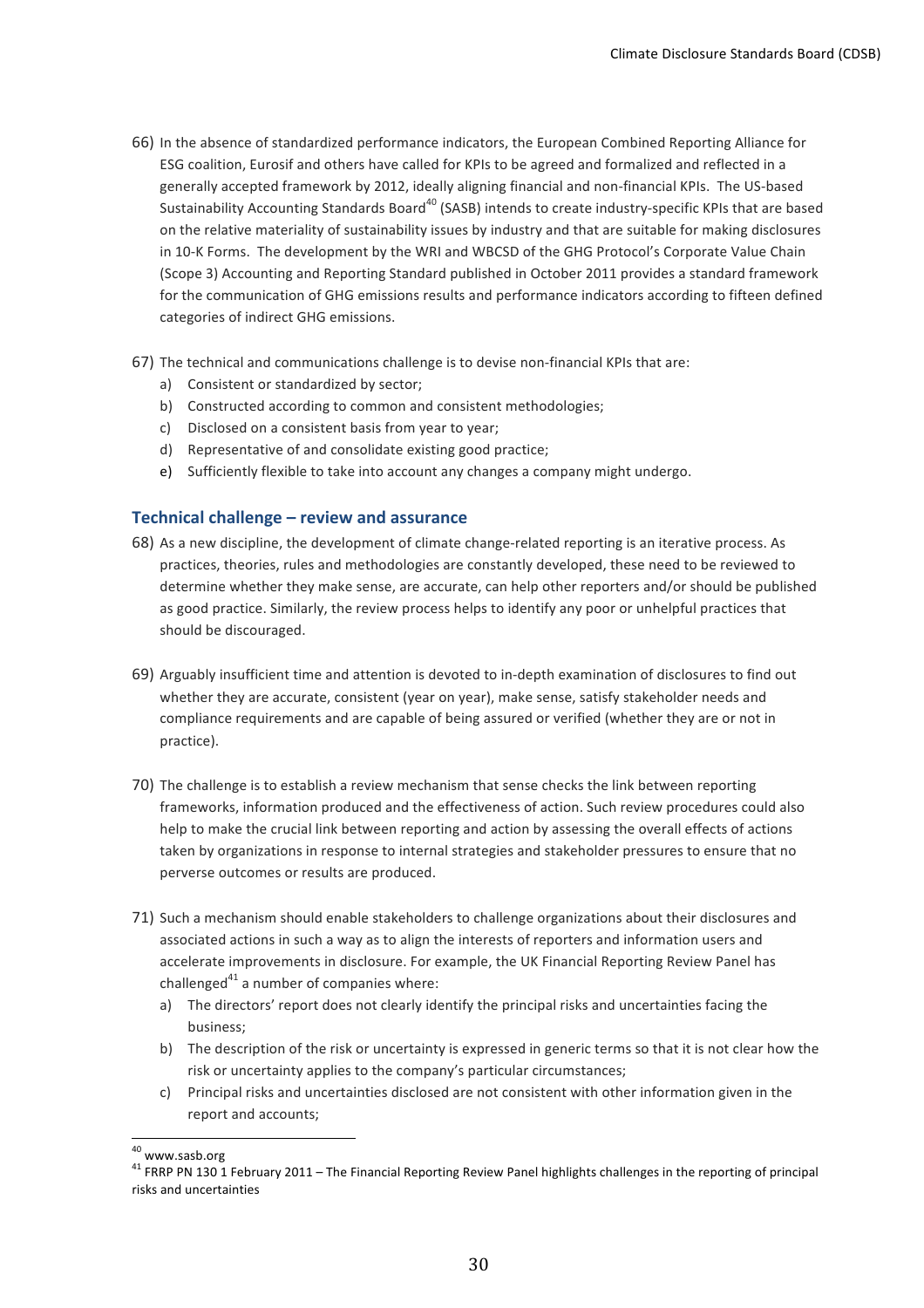- d) Disclosures do not state how the company manages it principal risks and uncertainties
- 72) Similarly, unpublished research by Carbonmetrics highlights trends in the disclosures to CDP of 175 carbon-intensive companies. All of the companies reported exposure to regulatory risks and assessed the financial effects of climate change on their business. However, 43 of those companies do not make an emission forecast, 35 do not have a reduction plan in place and 26 do not have a quality assurance/quality control "QA/QC" system to ensure the accuracy of calculated emissions. There are 22 companies that publish opportunities that climate change brings to their business and assess the financial consequences of climate change for their business. However, they do not have an investment plan.
- 73) Various organizations have a role to play in the process of reviewing climate change-related information, including formal organizations such as the Financial Reporting Review Panel, which examines information in annual reports, and indices such as UBS' "ESG analyzer". Some regulatory agencies, such as the Australian Council of Super Investors (ASIC) regularly review the sustainability reporting practices of organizations. The ASIC's review of sustainability reporting practices of S&P/ASX 200 companies as at 31 March 211 was designed, amongst other things, to provide investors with insight on whether sustainability risks are being adequately disclosed by index constituents and to illustrate the collective improvement (or otherwise) of disclosures made by companies in regards to sustainability. This type of review process supports a dynamic cycle of information provision and reaction from stakeholders that, over time, could lead to alignment of their needs and expectations, including through the development of standards, rules and guidance to improve the overall accuracy and usefulness of reported information.
- 74) Assurance and verification complements review processes by providing investors and others with an independent opinion (in the form of assurance or verification) about the validity of information. Like greenhouse gas reporting schemes themselves, assurance and verification practices are under development although the International Organization for Standardization's ISO 14064-3 has been in place since 2006 and is widely used. There is variation between greenhouse gas reporting schemes in relation to the quality assurance, verification and control provisions they specify. Some of the mandatory schemes, for example the USA Mandatory Reporting Rule, rely on self-certification of data, others rely on selected audits to check quality. Some schemes, including those below require third party verification of data.

Schemes requiring third-party verification of GHG emissions information<sup>42</sup>

- a) The California Air Resources Board (CARB) GHG Reporting Program;
- b) The Climate Registry
- c) The Western Climate Initiative
- d) The EU Emissions Trading Scheme (EU ETS)
- e) Alberta's Specified Gas Emitters Program
- f) British Columbia's Greenhouse Gas Reduction Act
- g) Ontario Regulation 452/09 Greenhouse Gas Emissions Reporting
- 75) Of the Global 500 companies that reported to CDP in 2011, 139 reported that their direct GHG emissions data had been independently verified by a third party and that the verification exercise was complete as at the time of reporting to CDP. 28 companies said that verification of direct GHG emissions data was underway at the time of reporting. However, the assurance is provided by reference to a variety of standards and by a variety of service providers. The assurance/verification standards cited include those listed below.

<sup>&</sup>lt;sup>42</sup> List sourced from The Climate Registry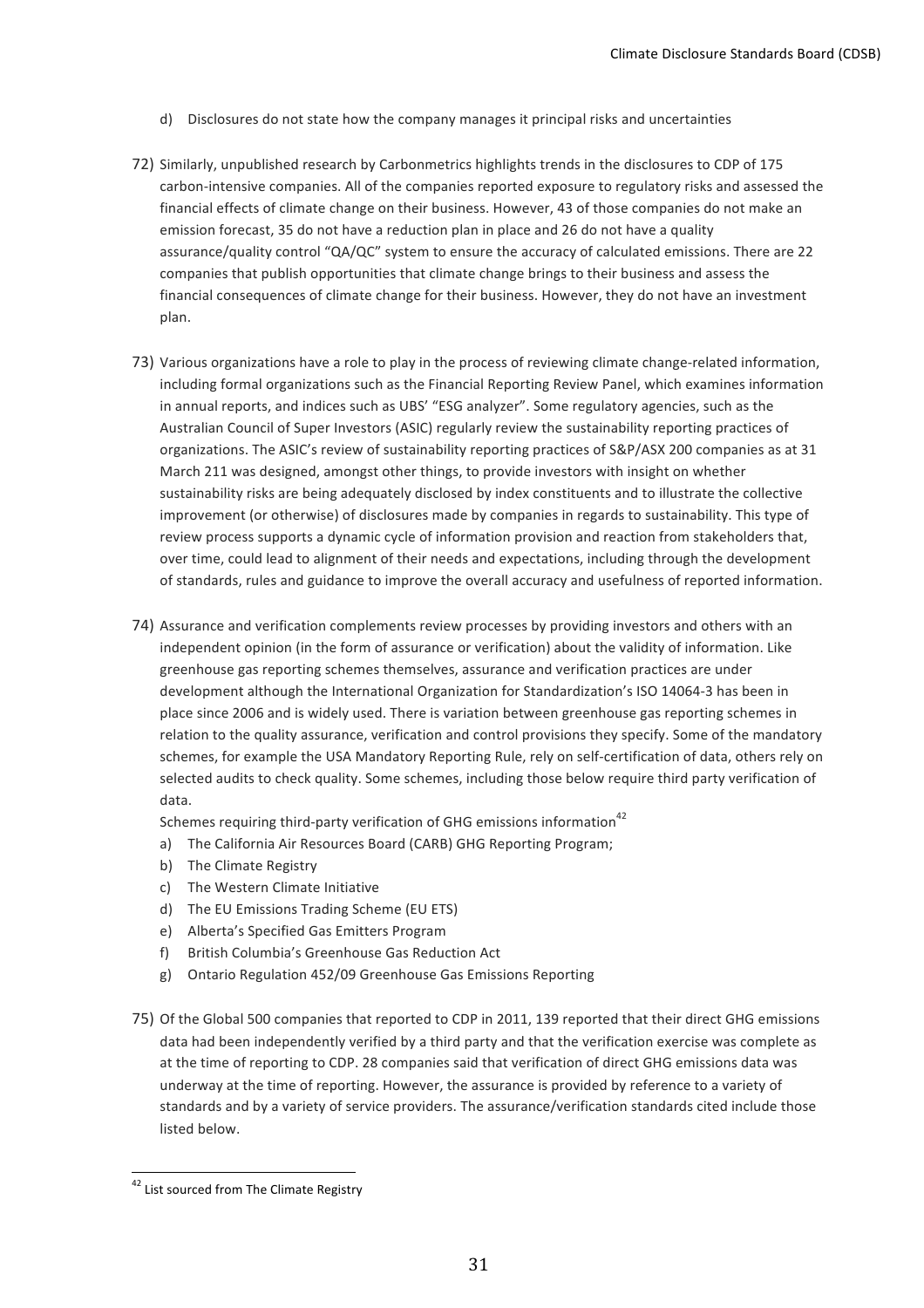- a) AccountAbility's AA 1000 assurance standard;
- b) International Standard on Assurance Engagements (ISAE) 3000;
- c) The EU Emissions Trading Scheme Monitoring and Reporting Rules 2003/87/EC and amendments;
- d) The International Organization for Standardization's ISO 14064-3:2006;
- e) Attest Engagements 101
- 76) CDP information suggests that ISAE 3000 and ISO 14064 are the most widely used assurance/verification standards as illustrated in the diagrams below.



77) In June 2012 the International Auditing and Assurance Standards Board issued International Standard on Assurance Engagements (ISAE) 3410, "Assurance Engagements on Greenhouse Gas Statements". ISAE 3410 is a topic-specific assurance standard that provides requirements and guidance specific to engagements on GHG statements. The objective of the standard is to enhance the quality and consistency of assurance engagements reporting on GHG statements prepared as part of a regulatory disclosure regime or as part of an emissions trading scheme or to inform investors or others on a voluntary basis.

### **Part III Conclusions**

78) As the above examples illustrate, the challenges associated with advancing greater consistency in climate change-related disclosure are already being addressed to some extent by private sector activity and collaboration between interest groups and governments. Whilst helpful, much of this activity is itself fragmented through a focus on particular industries, sector groups or countries.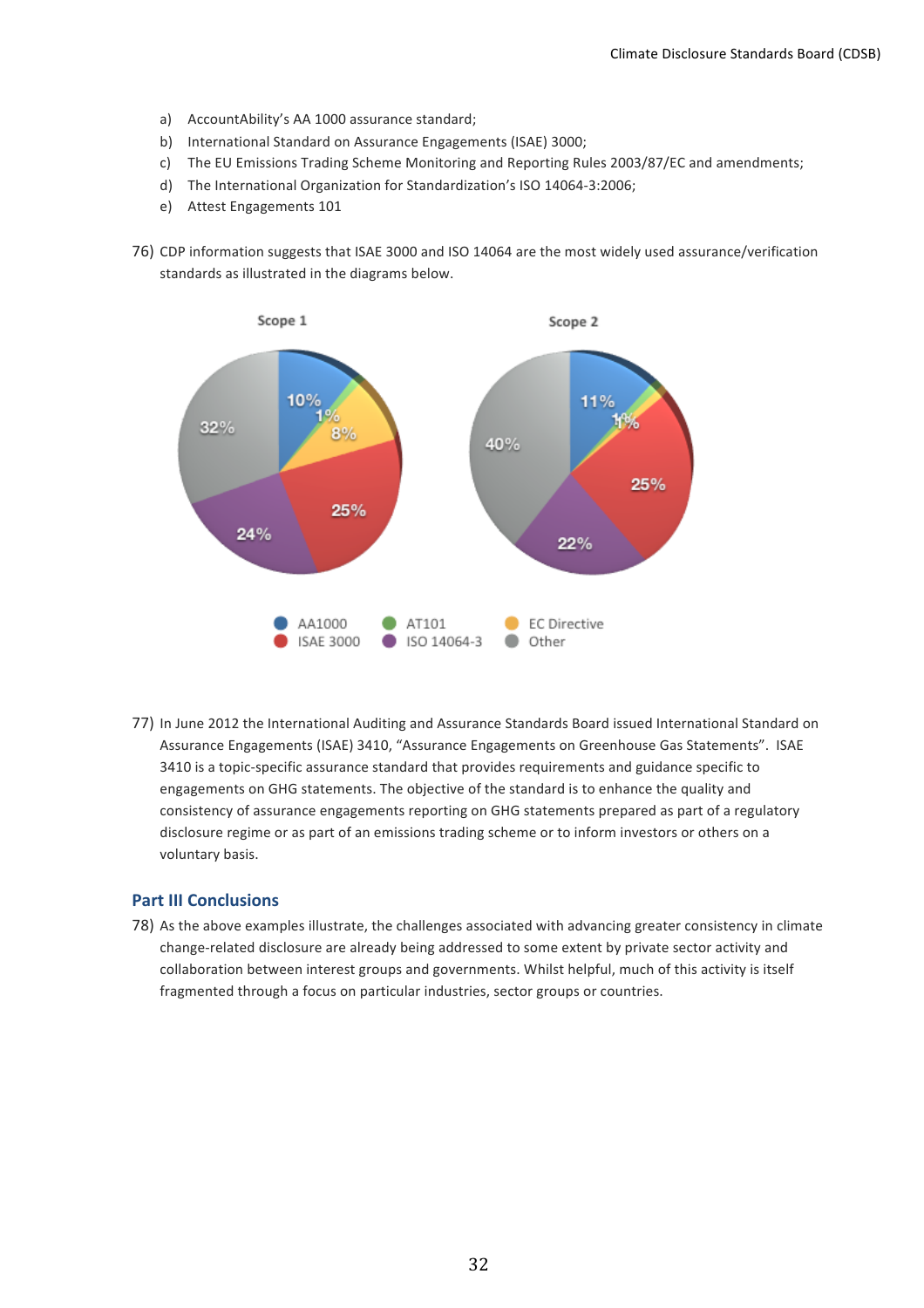### **Working Paper Conclusions**

*"the,world,cannot,go,back,to,business,as,usual,,with,its,emphasis,on,unbridled,short?term,economic,growth,* at the expense of overall global health. Nor can the higher-level challenges of a globally interconnected *economy or oversight of the taken-for-granted boundaries of the natural life support systems of the earth be* met simply at the local, national or regional level<sup>43</sup>.."

- 79) Although the mandatory and voluntary schemes that have emerged against different policy backgrounds vary, they also share some fundamental characteristics reflecting the similar policy objectives they are designed to serve, (e.g.: emission reductions, achievement of national targets and low-carbon strategies, etc.). Furthermore, the reporting content required by many reporting schemes is very similar. The evolution of regulatory frameworks has formalized aspects of climate change-related disclosure and some of the infrastructure is in place or developing fast to ensure that essential information reaches policy makers and markets and companies are building capacity to make climate change-related disclosures. Non-governmental organizations, such as CDP and GRI and voluntary standards such as the GHG Protocol and its Programs around the world have also done much to build capacity, and encourage and provide the structural architecture for climate change-related disclosure. The GHG Corporate Standard is widely used for preparing corporate GHG inventories and reporting GHG emissions. Many other voluntary schemes and initiatives are based on the GHG Protocol<sup>44</sup>. In the same way that global structures, such as the International Accounting Standards Board, the UN Project on Principles for Responsible Investment and the World Federation of Exchanges provide the international architecture around which national initiatives can develop, coalesce and consolidate global non-governmental organizations such as the World Business Councils for Sustainable Development, the World Resources Institute, CDP and GRI provide a focus for the development of global solutions that sometimes elude governmental organizations. Common features of national and regional climate disclosure approaches provide a strong basis from which further consistency in reporting could develop over time.
- 80) Building on those common features and the work of coalitions that advance greater consistency of approach to climate change-related reporting will require increased cooperation at international level. Interested parties wait with hopeful expectation of conclusions from the Rio +20 Conference that will support activities to encourage greater consistency of approach to climate change-related disclosure.

<sup>&</sup>lt;sup>43</sup> Beyond the Financial Crisis – The Institute of Science, innovation and Society Futures Group of Oxford University  $44$  see www.ghgprotocol.org/standards/corporate-standard/users-of-the-corporate-standard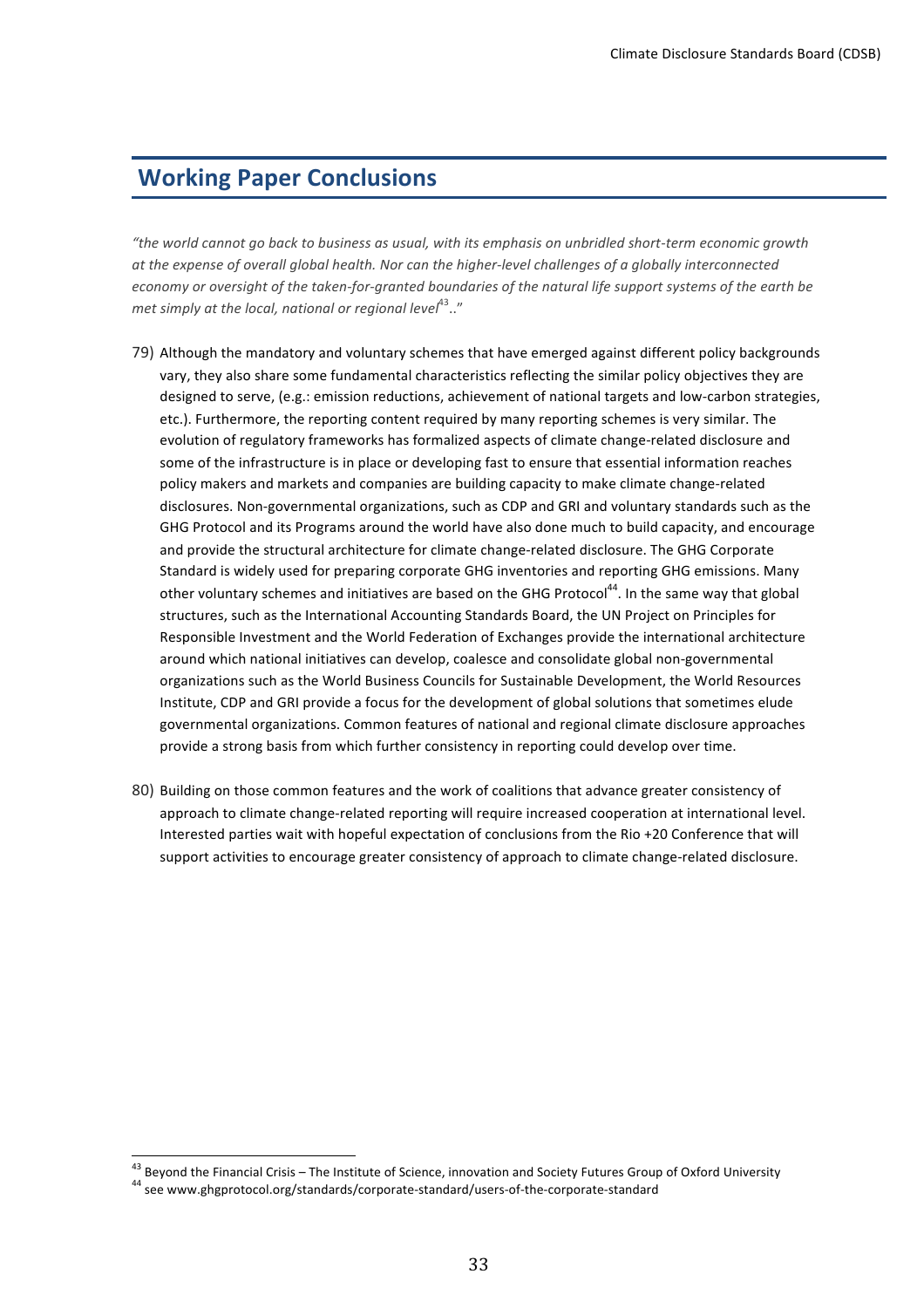### **Appendix 1**

The DECC data presented here are taken from the 2010 Guidelines to Defra/DECC's GHG Conversion Factors for Company Reporting. The figures used are Gross Energy Values for Natural Gas, Petrol, Diesel and Aviation Turbine Fuel

The GHGP data are sourced from the GHGP's GHG Emissions from Stationary Combustion Worksheet 2010, v.4.0. This worksheet states that the source of its data is the 2006 IPCC National Greenhouse Gas Inventories, Volume 2, Chapter 2, Tables 2.2-2.5. The values quotes were given in LHV terms in units of kgCO2/TJ. This was converted using the sheet's recommendation of dividing by 1,000,000,000 and multiplying by 3500 to convert from per TJ to per kWh. Converting from net to gross is done by dividing the LHV value by 1.11111111 for gases and 1.05263157894737 for liquids, as recommended in the worksheet. When converting between units rounding differences can have a significant impact on the end figure; in this case no values were rounded until the end of the calculation.

The IPCC data are from the 2006 IPCC Guidelines for National Greenhouse Gas Inventories Chapter 2. The values used are from the "Energy" table using the Natural Gas, Motor Gasoline, Gas/Diesel Oil and Aviation Gasoline entries, with units of kgCO2/TJ LHV. The IPCC states the conversion between LHV and HHV values is 10% for gases and 5% for liquids; these are the values that have been used in this report to convert the IPCC values from LHV to the HHV values presented in this report. There is no recommended conversion between TJ and kWh in the IPCC report, so the same conversion as used above, for the GHGP values, has been used here. If the same conversion factors for heating values and units were used for both the GHGP and IPCC values, they would be identical.

The EPA National Gas data are from the EPA Climate Leaders Direct Emissions from Stationary Combustion Sources 2008. The Natural Gas carbon dioxide heat contents are sourced from the Annual Energy Review 2006, EIA; Carbon Content Coefficients and Fractions Oxidized are sourced from the Inventory of US Greenhouse Gas Emissions and Sinks 2007, EPA. The values for Aviation Gasoline, Motor Gasoline and Diesel are from the EPA Climate Leaders Direct Emissions from Mobile Combustion Sources. The emission factors were converted from per gallon to per kWh using the given HHV values, along with the following conversion factors: 1barrel = 42gal, 1mmBTU(95) = 1.054804GJ, 1J = 2.778e-7kWh. It is vital to state how these factors are converted, since a minimal difference in conversion factor can results in a significantly different end value.

The NGA Australia-specific factors quoted in this report are from the Australian Government Department of Climate Change and Energy Efficiency National Greenhouse Accounts (NGA). They are the emission factors quoted for stationary combustion. This report states the source of its factors to be the National Greenhouse and Energy Reporting (Measurement) Determination 2008 (Schedule 1).

The Carbon Reduction Commitment (CRC) data is from the CRC Energy Efficiency Scheme Order: Table of Conversion Factors. The CRC source their data directly from the 2009 Guidelines to Defra/DECC's GHG Conversion Factors for Company Reporting. The values presented in this report are those for Natural Gas (used for any gas supplied through the national grid network), Petrol, Diesel and Aviation Turbine Fuel.

The EIA data comes from the EIA Documentation for Emissions of Greenhouse Gases in the United States 2005, 2007. They state the source of their Natural Gas data as the Gas Technology Institute database and the EIA Monthly Energy Review, Table A4, and the EIA State Energy Data Report Table 1 and 2. The Motor Gasoline value is sourced from the National Institute for Petroleum and Energy Research and the American